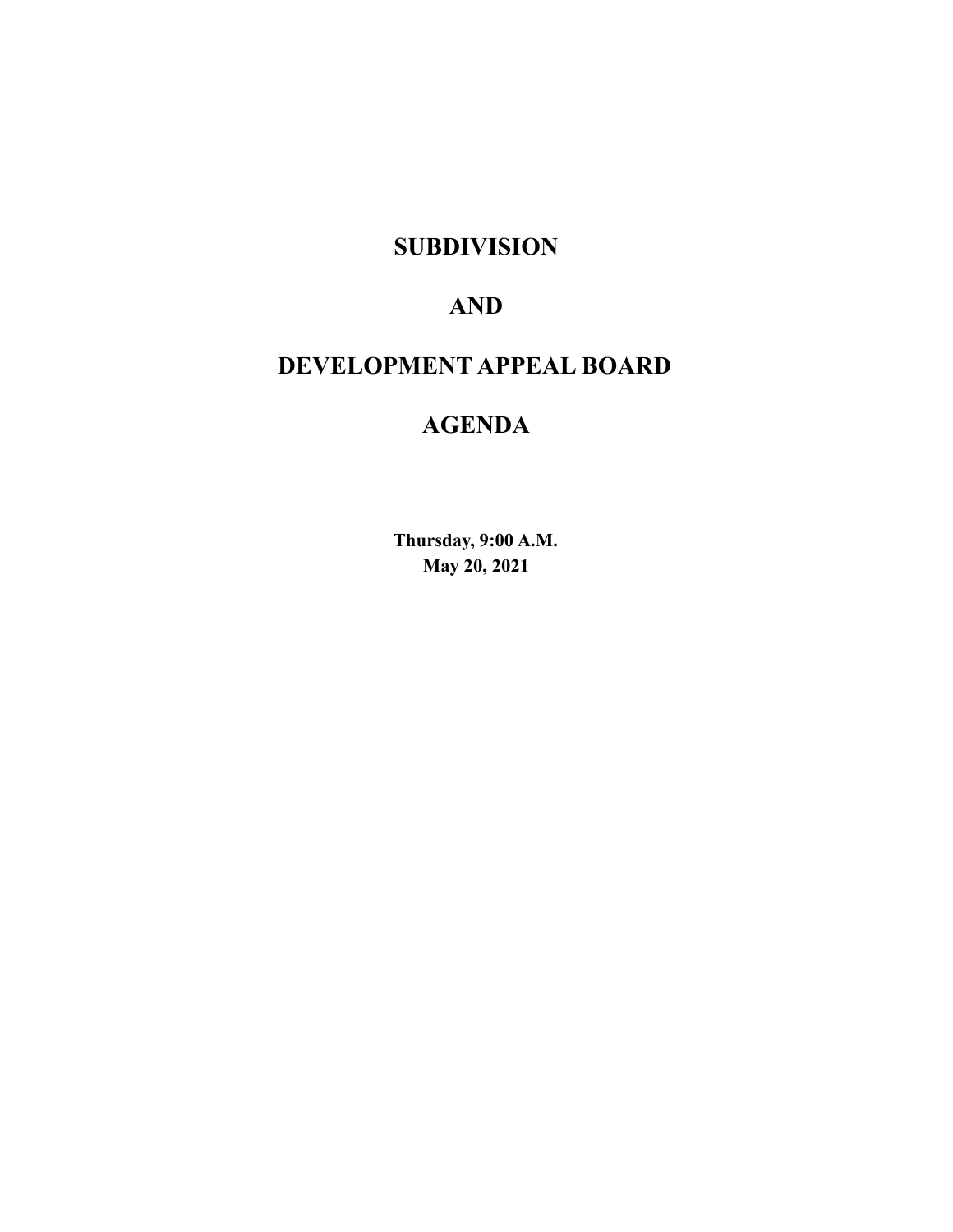| I         | 9:00 A.M.  | SDAB-D-21-077 |                                                                                                                                                            |
|-----------|------------|---------------|------------------------------------------------------------------------------------------------------------------------------------------------------------|
|           |            |               | (1)<br>Digital<br>Off-Premises<br>Install<br>Minor<br>[Freestanding] Sign (4.3 metres by 14.6 metres<br>facing South) (PATTISON   1684474 ALBERTA<br>LTD.) |
|           |            |               | 3803 - Gateway Boulevard NW<br>Project No.: 387454418-002                                                                                                  |
| $\rm{II}$ | 10:30 A.M. | SDAB-D-21-078 |                                                                                                                                                            |
|           |            |               | Erect a fence at 1.80 metres in Height in the Front<br>Yard abutting the shared property line with 9218 -<br>94 Street NW                                  |
|           |            |               | 9220 - 94 Street NW                                                                                                                                        |
|           |            |               | Project No.: 385103508-002                                                                                                                                 |
|           | NOTE:      |               | Unless otherwise stated, all references to "Section numbers" in this Agenda<br>refer to the authority under the Edmonton Zoning Bylaw 12800.               |

## **SUBDIVISION AND DEVELOPMENT APPEAL BOARD**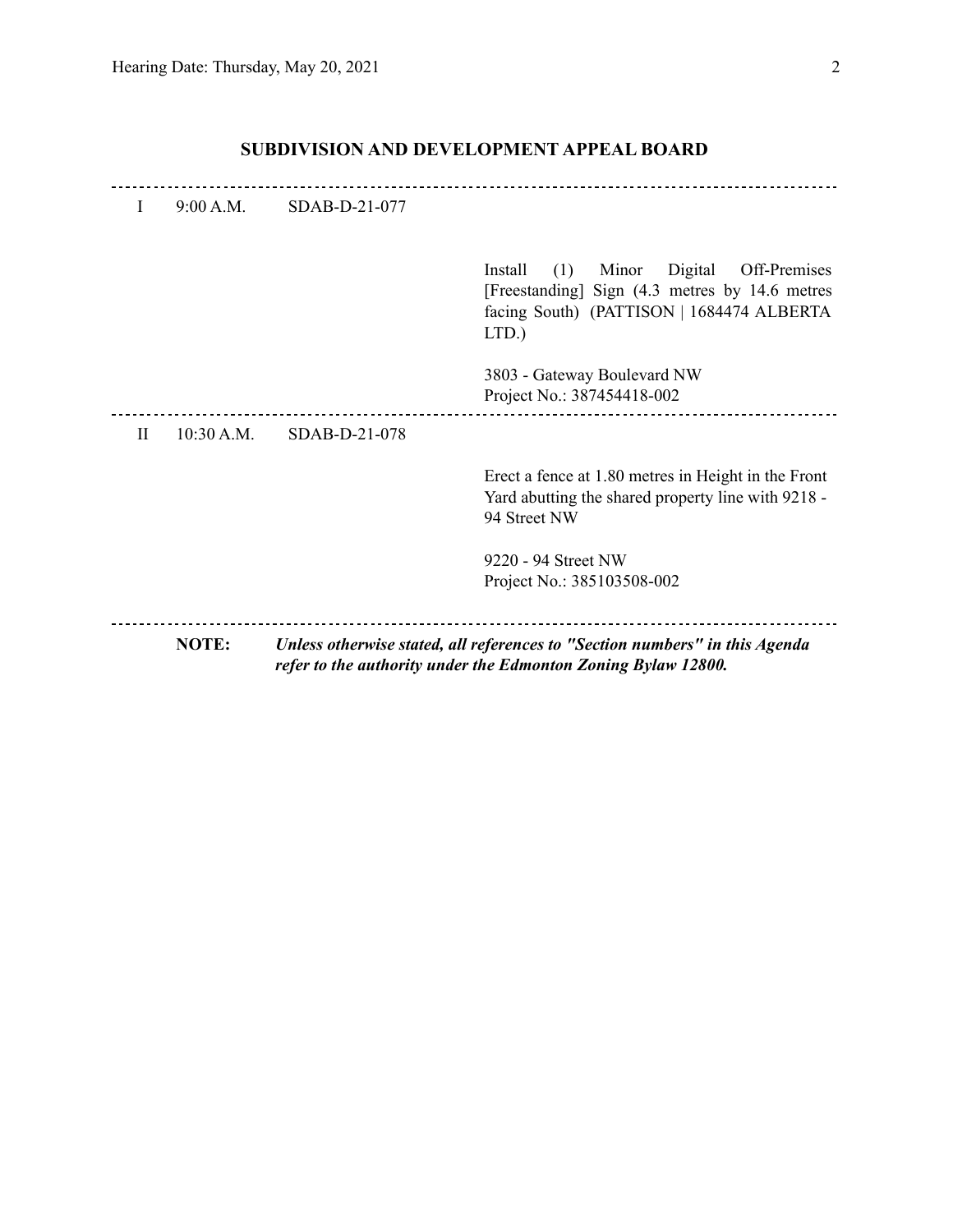| AN APPEAL FROM THE DECISION OF THE DEVELOPMENT OFFICER   |                                                                                                                                             |  |  |  |
|----------------------------------------------------------|---------------------------------------------------------------------------------------------------------------------------------------------|--|--|--|
| <b>APPELLANT:</b>                                        |                                                                                                                                             |  |  |  |
| <b>APPLICATION NO.:</b>                                  | 387454418-002                                                                                                                               |  |  |  |
| <b>APPLICATION TO:</b>                                   | Install (1) Minor Digital Off-Premises [Freestanding] Sign<br>(4.3 metres by 14.6 metres facing South) (PATTISON  <br>1684474 ALBERTA LTD.) |  |  |  |
| <b>DECISION OF THE</b><br>DEVELOPMENT AUTHORITY: Refused |                                                                                                                                             |  |  |  |
| <b>DECISION DATE:</b>                                    | March 31, 2021                                                                                                                              |  |  |  |
| <b>DATE OF APPEAL:</b>                                   | April 19, 2021                                                                                                                              |  |  |  |
| MUNICIPAL DESCRIPTION<br>OF SUBJECT PROPERTY:            | 3803 - Gateway Boulevard NW                                                                                                                 |  |  |  |
| <b>LEGAL DESCRIPTION:</b>                                | SW-9-52-24-4                                                                                                                                |  |  |  |
| ZONE:                                                    | (CHY) Highway Corridor Zone                                                                                                                 |  |  |  |
| <b>OVERLAY:</b>                                          | Major Commercial Corridors Overlay                                                                                                          |  |  |  |
| <b>STATUTORY PLAN:</b>                                   | N/A                                                                                                                                         |  |  |  |
|                                                          |                                                                                                                                             |  |  |  |

# *Grounds for Appeal*

The Appellant provided the following reasons for appealing the decision of the Development Authority:

> As counsel for Pattison Outdoor Advertising and in response to the Reasons for Refusal provided by the Development Officer, the grounds for appeal are: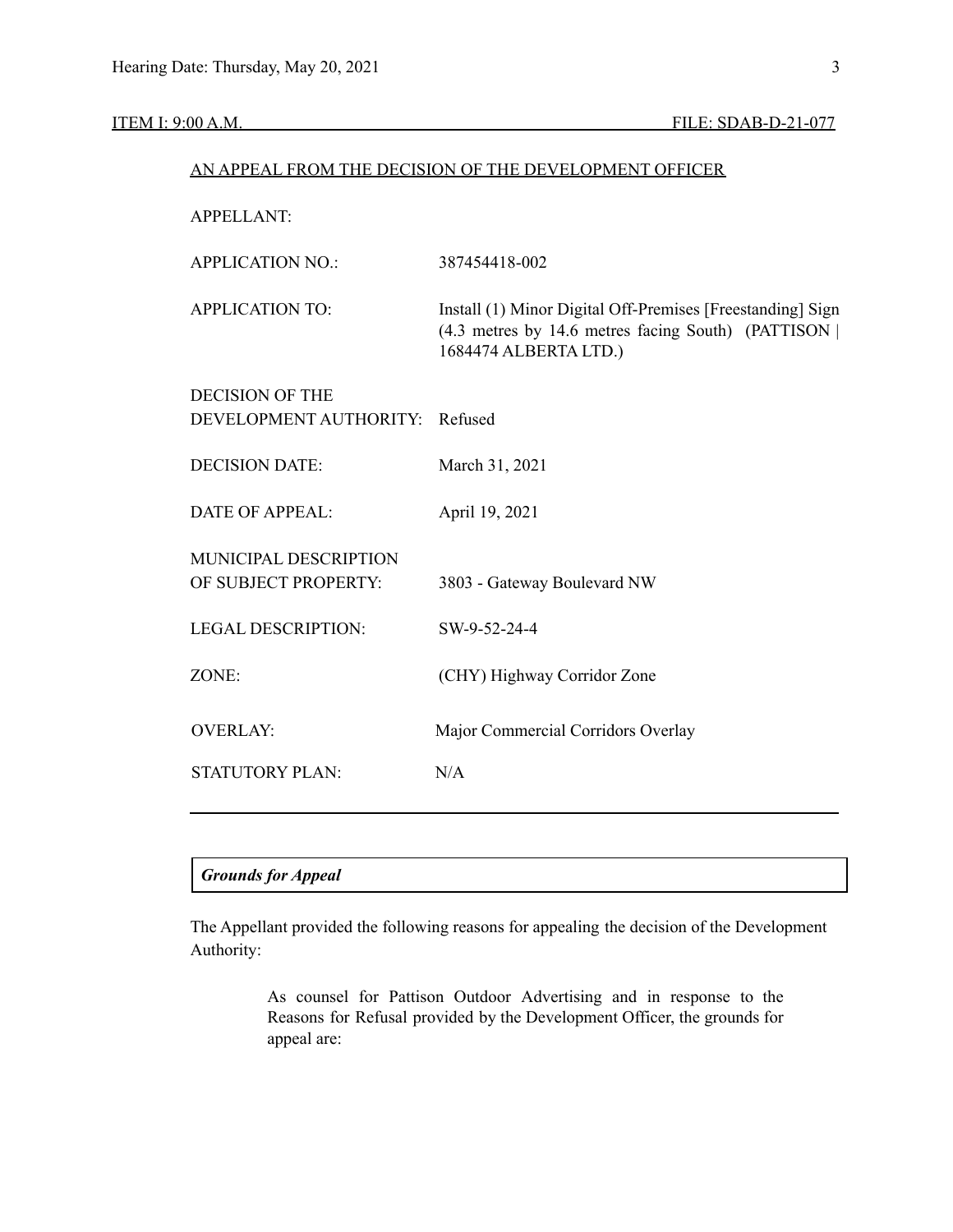1. Pattison has been in touch with the developers to the south, and those developers have no objection to the subject sign remaining as is, where is until such time as the proposed building has been erected.

2. The Board has previously determined that the subject sign does not offend the provisions of the Calgary Trail Land Use Study and that the Study is not binding on the Board in any event.

3. The excess height of 1.1 m is required for the period of construction, only.

Together with such reasons as will be presented at the hearing of the appeal.

#### *General Matters*

#### **Appeal Information:**

The *Municipal Government Act*, RSA 2000, c M-26 states the following:

#### **Grounds for Appeal**

**685(1)** If a development authority

- (a) fails or refuses to issue a development permit to a person,
- (b) issues a development permit subject to conditions, or
- (c) issues an order under section 645,

the person applying for the permit or affected by the order under section 645 may appeal to the subdivision and development appeal board.

**(2)** In addition to an applicant under subsection (1), any person affected by an order, decision or development permit made or issued by a development authority may appeal to the subdivision and development appeal board.

#### **Appeals**

**686(1)** A development appeal to a subdivision and development appeal board is commenced by filing a notice of the appeal, containing reasons, with the board,

- (a) in the case of an appeal made by a person referred to in section 685(1)
	- (i) with respect to an application for a development permit,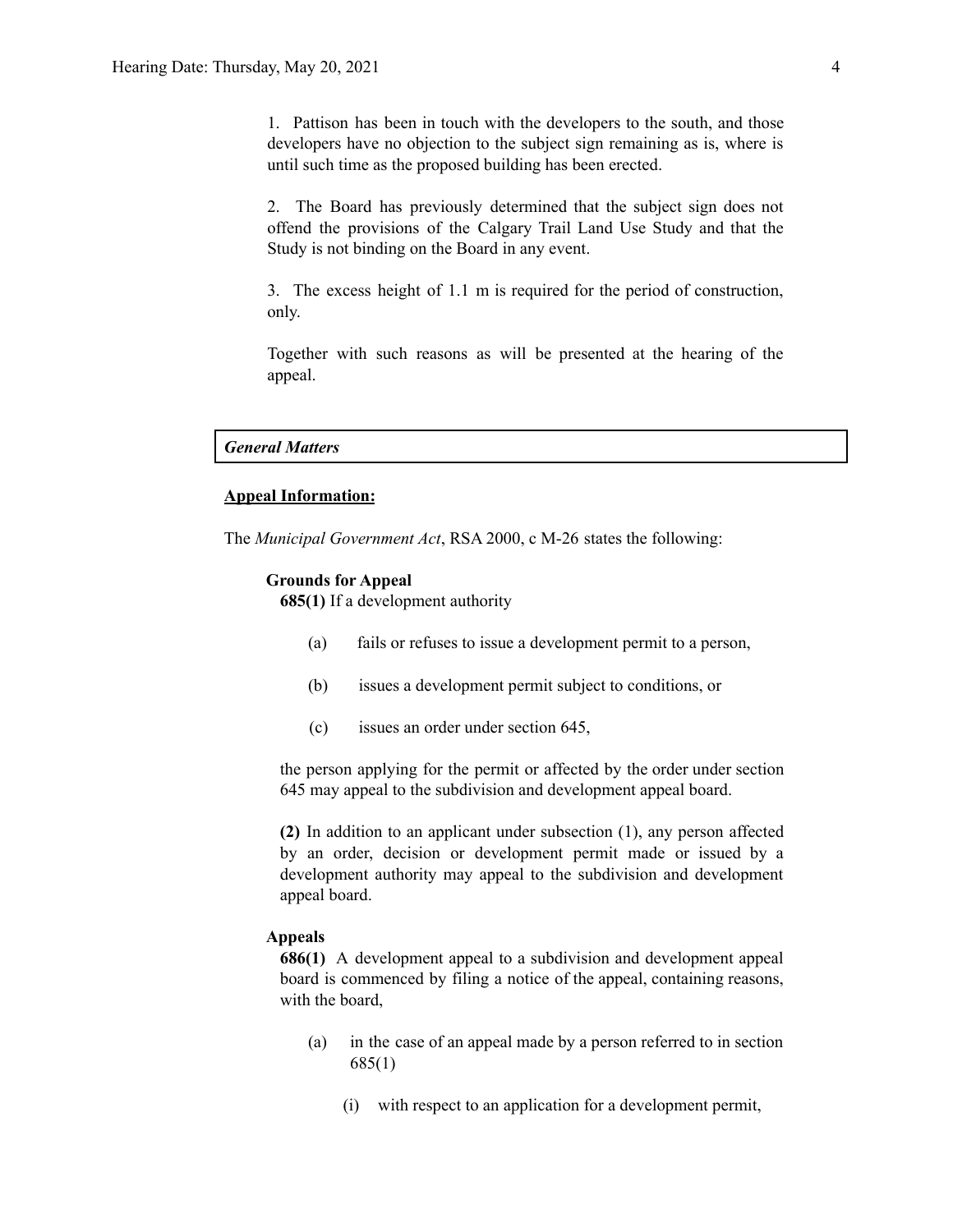- (A) within 21 days after the date on which the written decision is given under section 642, or
- (B) if no decision is made with respect to the application within the 40-day period, or within any extension of that period under section 684, within 21 days after the date the period or extension expires,
- or
- (ii) with respect to an order under section 645, within 21 days after the date on which the order is made, or
- (b) in the case of an appeal made by a person referred to in section 685(2), within 21 days after the date on which the notice of the issuance of the permit was given in accordance with the land use bylaw.

#### **Hearing and Decision**

**687(3)** In determining an appeal, the subdivision and development appeal board

…

- (a.1) must comply with the land use policies;
- (a.2) subject to section 638, must comply with any applicable statutory plans;
- (a.3) subject to clause (d), must comply with any land use bylaw in effect;
- (a.4) must comply with the applicable requirements of the regulations under the *Gaming, Liquor and Cannabis Act* respecting the location of premises described in a cannabis licence and distances between those premises and other premises;
	- …
	- (c) may confirm, revoke or vary the order, decision or development permit or any condition attached to any of them or make or substitute an order, decision or permit of its own;
	- (d) may make an order or decision or issue or confirm the issue of a development permit even though the proposed development does not comply with the land use bylaw if, in its opinion,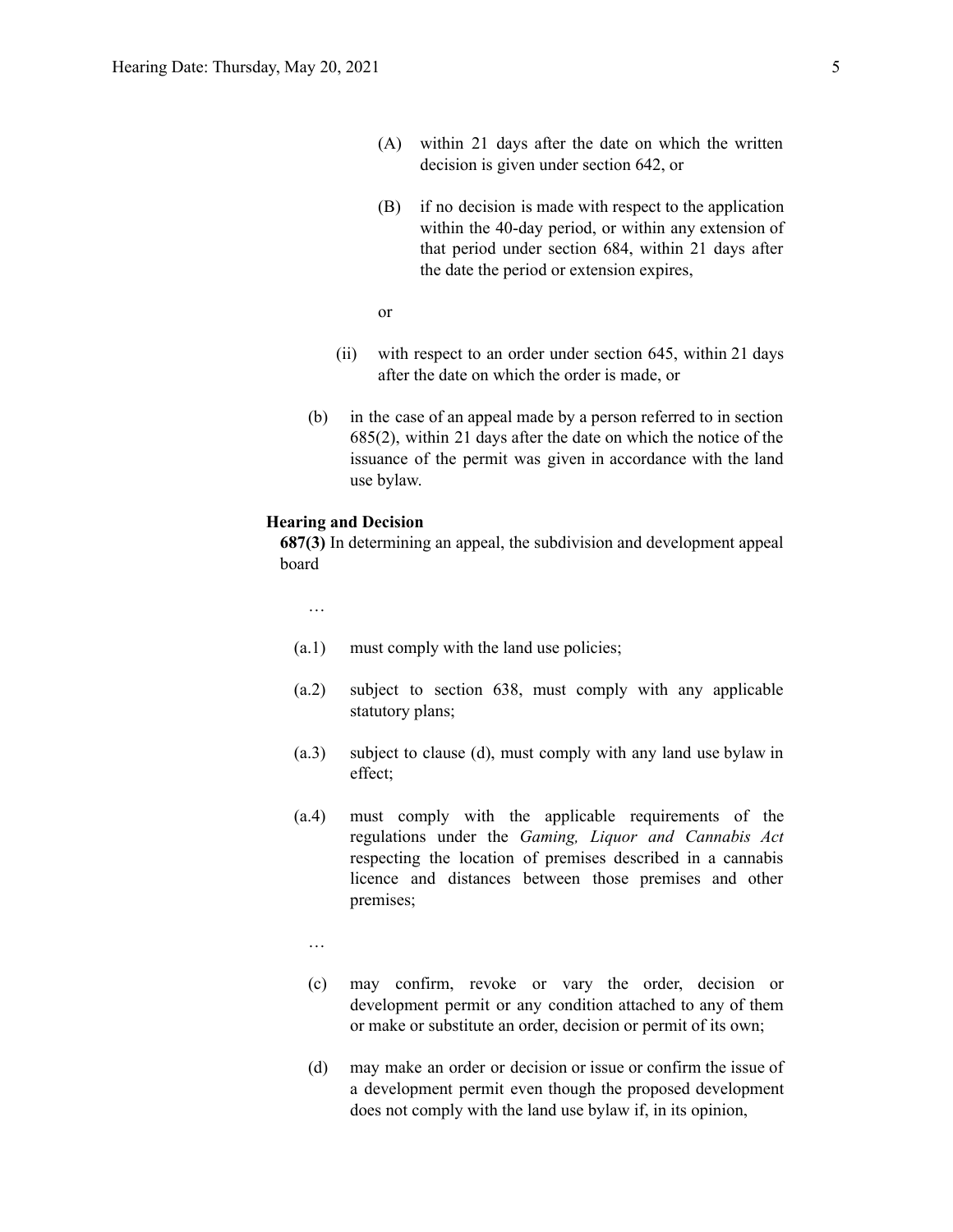- (i) the proposed development would not
	- (A) unduly interfere with the amenities of the neighbourhood, or
	- (B) materially interfere with or affect the use, enjoyment or value of neighbouring parcels of land,

and

(ii) the proposed development conforms with the use prescribed for that land or building in the land use bylaw.

#### **General Provisions from the** *Edmonton Zoning Bylaw:*

Under section 350.3(26), a **Minor Digital Off-premises Sign** is a **Discretionary Use** in the **(CHY) Highway Corridor Zone**.

Under section 7.9(6), **Minor Digital Off-premises Signs** means:

a Freestanding or Fascia Sign that contains Digital Copy, is a Permanent Sign, displays Off-premises Advertising, and does not include moving effects, message transition effects, video images, or animation.

Under section 6.2, **Digital Copy** means:

the portion of a Sign that contains Copy that is remotely changed on or off Site and incorporates a technology or method allowing the Sign to change Copy without having to manually or mechanically replace the Sign face or its components.

Under section 6.2, a **Freestanding Sign** means:

means a Sign supported independently of a building.

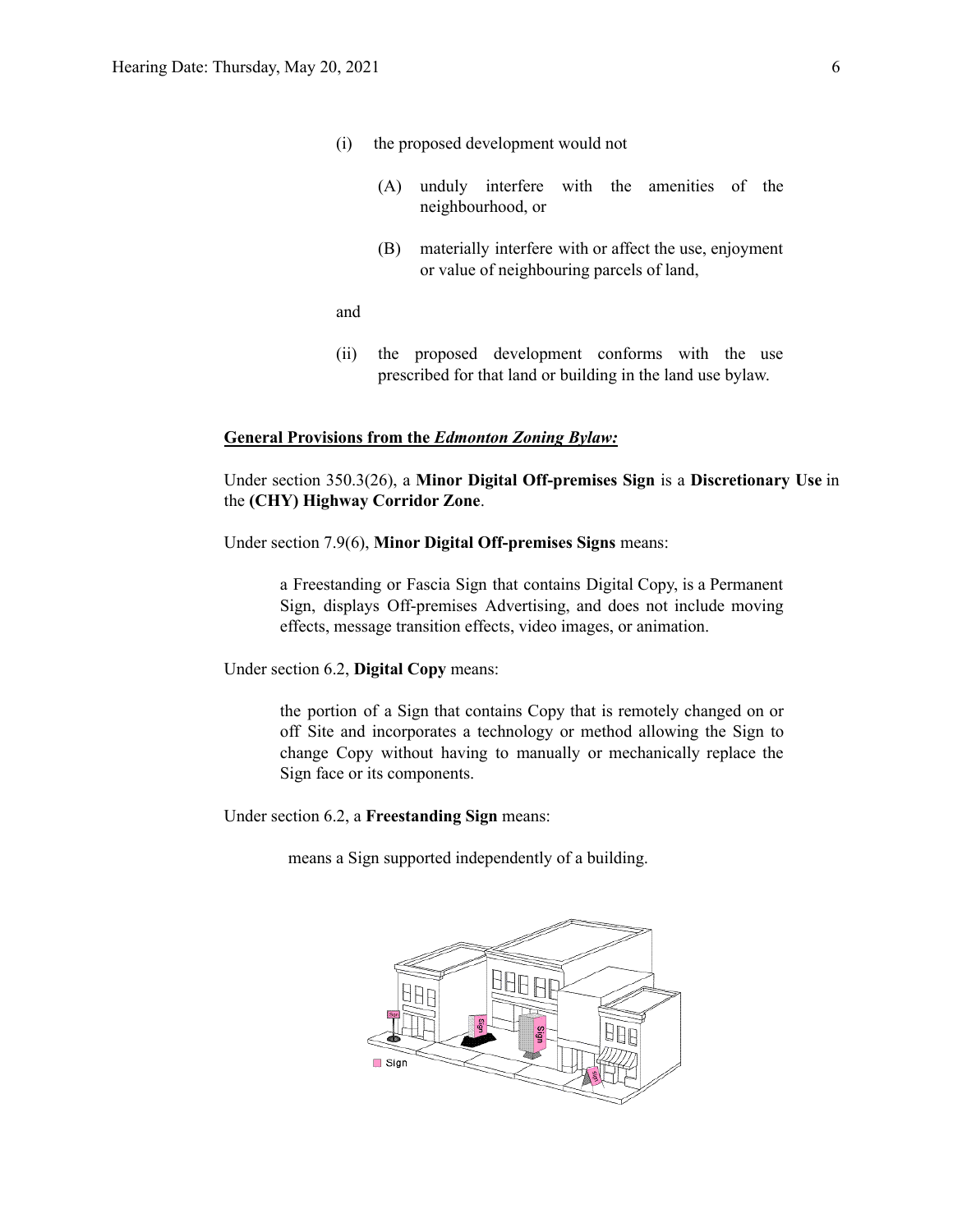### Section 350.1 states that the **General Purpose** of the **(CHY) Highway Corridor Zone** is:

to provide for high quality commercial development and limited Residential-related Uses along those public roadways, which serve as entrance routes to the City or along limited access public roadways intended to provide a connection to entrance routes.

Section 813.1 states that the **General Purpose** of the **Major Commercial Corridors Overlay** is "to ensure that development along Major Commercial Corridors is visually attractive and that due consideration is given to pedestrian and traffic safety."

*Sign Regulations - General Provisions*

Section 59.2(6) states:

For all Sign Applications, the Development Officer shall have regard for the scale and architectural character of the building and the land use characteristics of surrounding development. The Development Officer shall refuse any Sign Application that may adversely impact the amenities or character of the Zone.

#### **Development Officers Determination**

**1) Section 59.2(6): For all Sign Applications, the Development Officer shall have regard for the scale and architectural character of the building and the land use characteristics of surrounding development. The Development Officer shall refuse any Sign Application that may adversely impact the amenities or character of the Zone.**

**PROPOSED: The sign would face directly into the glazing on the north wall of the proposed building approved in DP: 298012410-002/007 (Construction of 7 Buildings south on 3751 Gateway Blvd NW.) The sign would adversely impact the neighbouring property to the south due to the height, the large scale and the illumination cast onto the property.**

[unedited]

Section 59.2(7) states:

For all Sign Applications for Major Digital Sign, Minor Digital On-premises Signs, Minor Digital Off-premises Signs, and Minor Digital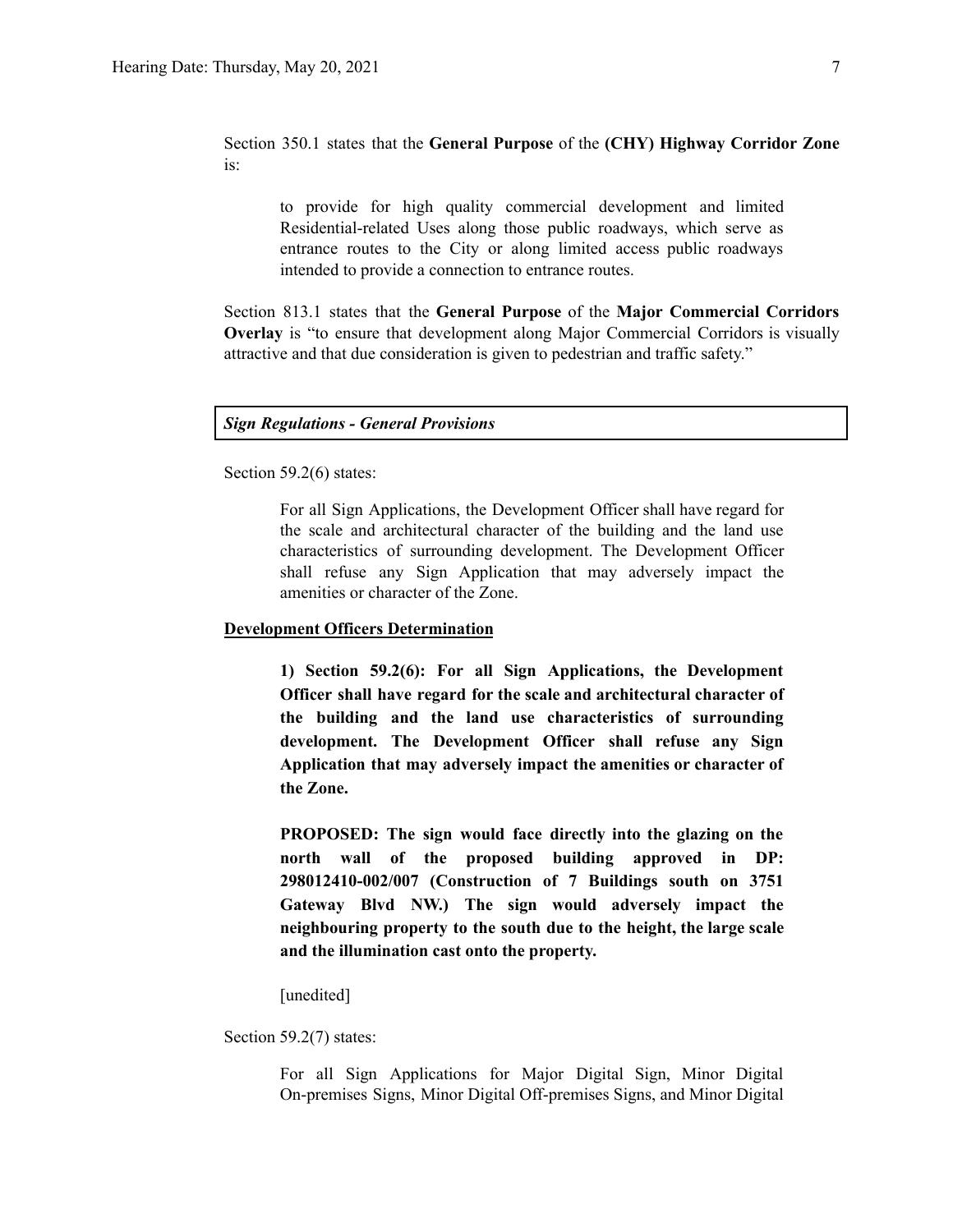On-premises Off-premises Signs, the Development Officer shall review the application in context with the surrounding development, such as (but not limited to): the architectural theme of the area; any historic designations; the requirements of any Statutory Plan; any streetscape improvements; proximity to residential development; driver decision points; and traffic conflict points. The Development Officer may require application revisions to mitigate the impact of a proposed Sign, and may refuse a permit that adversely impacts the built environment.

#### **Development Officers Determination**

**2) Section 59.2(7): For all Sign Applications for Major Digital Sign, Minor Digital On-premises Signs, Minor Digital Off-premises Signs, and Minor Digital On-premises Off-premises Signs, the Development Officer shall review the application in context with the surrounding development, such as (but not limited to): the architectural theme of the area; any historic designations; the requirements of any Statutory Plan; any streetscape improvements; proximity to residential development; driver decision points; and traffic conflict points. The Development Officer may require application revisions to mitigate the impact of a proposed Sign, and may refuse a permit that adversely impacts the built environment.**

**PROPOSED: Pursuant to Section 59.2(7) of the Edmonton Zoning Bylaw, the Development Officer may refuse the permit that adversely impacts the built environment.**

**The proposed Minor Digital Off-premises Sign (billboard) does not serve to enhance the built environment, nor does it contribute to or serve to enhance the Gateway Boulevard major commercial corridor, and may directly impact the approved development to the south by projecting illumination onto the adjacent property.**

[unedited]

#### *Calgary Trail Land Use Study*

The *City of Edmonton Charter*, 2018 Regulation, Alta Reg 39/2018 states the following:

### **(31) In section 616 of the Act,**

- **(e) clause (dd) is to be read as follows:**
	- (dd) "statutory plan" means
		- (i) an intermunicipal development plan,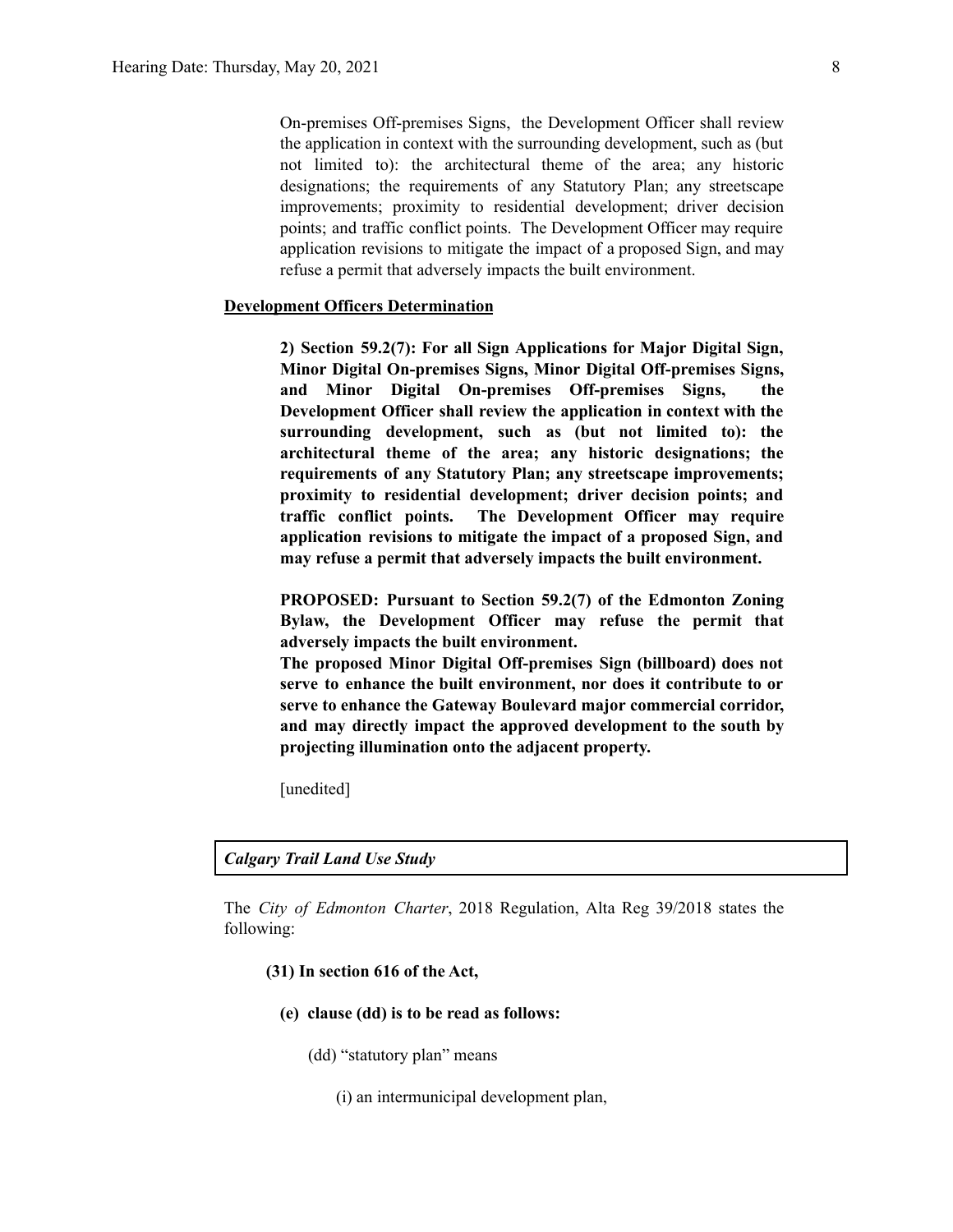(ii) a municipal development plan,

(iii) an area structure plan,

(iv) an area redevelopment plan, and

(v) an additional statutory plan under section 635.1

adopted by the City under Division 4;

#### **Development Officers Determination**

**3) Section 3.4(b)(ii): The sign is located within the Calgary Trail Land Use Study adopted by Resolution of Council on September 11, 1984, with amendments in August 2015. Under the General Urban Design Policies of Section 3.4.b.ii of the Calgary Trail Land Use Study:**

**"Greater attention shall be given to improving the location, siting, Signage comprehendibility and design of signage in the corridor by discouraging the use of portable signs and free-standing billboards." The proposed freestanding Minor Digital Off-Premises sign is contrary to Section 3.4.b.ii of the Calgary Trail Land Use Study.**

**The proposed Minor Digital Off-premises Sign is contrary to Section 3.4(b)(ii) of the Calgary Trail Land Use Study.**

[unedited]

#### *Calgary Trail Land Use Study*

Section 350.4(10) states "Signs shall comply with the regulations found in Schedule 59F."

Schedule 59F.3(6)(b) states "that maximum Height shall be 8.0 m"

Under section 6.1, **Height Signs** means "the vertical distance measured from the finished ground surface directly under the Sign to the highest point of the Sign."

#### **Development Officers Determination**

**4) Section 59F.3(6)(b): The maximum Height of a Minor Digital Off-premises Sign shall be 8.0 m.**

**PROPOSED: 9.1m Exceeds by: 1.1m**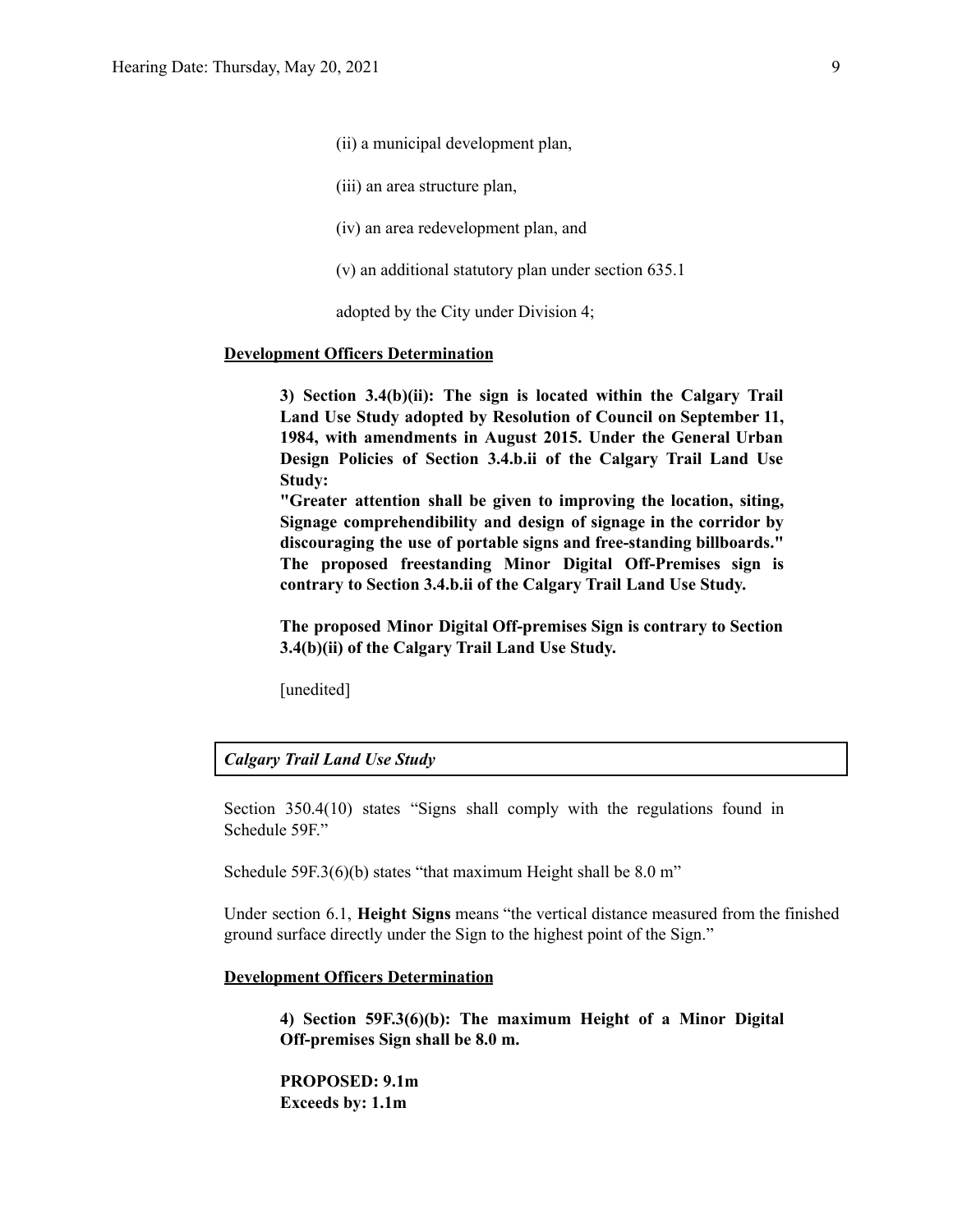#### **Advisements:**

**Note that the berm referenced by the applicant in the SDAB Decision SDAB-D-16-041 on the adjacent property to the south, has been removed, and the site is currently undergoing new development.**

[unedited]

| <b>Previous Subdivision and Development Appeal Board Decision</b> |                                                                                                                                         |                                                                                                                                                                                                                                                                                                                                                                                                                                                                                                                                                                                                                                                                                                                                                                                   |  |  |  |
|-------------------------------------------------------------------|-----------------------------------------------------------------------------------------------------------------------------------------|-----------------------------------------------------------------------------------------------------------------------------------------------------------------------------------------------------------------------------------------------------------------------------------------------------------------------------------------------------------------------------------------------------------------------------------------------------------------------------------------------------------------------------------------------------------------------------------------------------------------------------------------------------------------------------------------------------------------------------------------------------------------------------------|--|--|--|
|                                                                   |                                                                                                                                         |                                                                                                                                                                                                                                                                                                                                                                                                                                                                                                                                                                                                                                                                                                                                                                                   |  |  |  |
| <b>Application Number</b>                                         | <b>Description</b>                                                                                                                      | <b>Decision</b>                                                                                                                                                                                                                                                                                                                                                                                                                                                                                                                                                                                                                                                                                                                                                                   |  |  |  |
| SDAB-D-16-041                                                     | Tо<br>existing<br>remove<br>an<br>Freestanding<br>Off-Premises<br>Sign and install a<br>Freestanding Minor Digital<br>Off-Premises Sign | February<br>25,<br>2016;<br>The<br>Appeal is ALLOWED, and the<br>decision of the Development<br>Authority is<br>REVOKED. The development<br>is GRANTED, subject to the<br>following conditions:<br>i) The pelf lit will remain valid<br>for a period of five years; and<br>$\overline{ii}$<br>Should,<br>at<br>any time,<br>Transportation<br>Services<br>determine that the Sign face<br>contributes to safety concerns,<br>owner/applicant<br>the<br>must<br>immediately address the safety<br>identified<br>by<br>concerns<br>removing<br>the<br>Sign,<br>de-energizing<br>the<br>Sign,<br>changing the<br>message<br>conveyed on the Sign, and or<br>address the concern in another<br>acceptable<br>manner<br>to<br>Transportation Services.<br>In granting the development, |  |  |  |
|                                                                   |                                                                                                                                         | the following variance to the<br>Edmonton Zoning Bylaw is<br>Allowed:<br>i) a variance of 1.14 metres                                                                                                                                                                                                                                                                                                                                                                                                                                                                                                                                                                                                                                                                             |  |  |  |
|                                                                   |                                                                                                                                         | with respect to the Height of<br>the Sign, allowing it to exceed                                                                                                                                                                                                                                                                                                                                                                                                                                                                                                                                                                                                                                                                                                                  |  |  |  |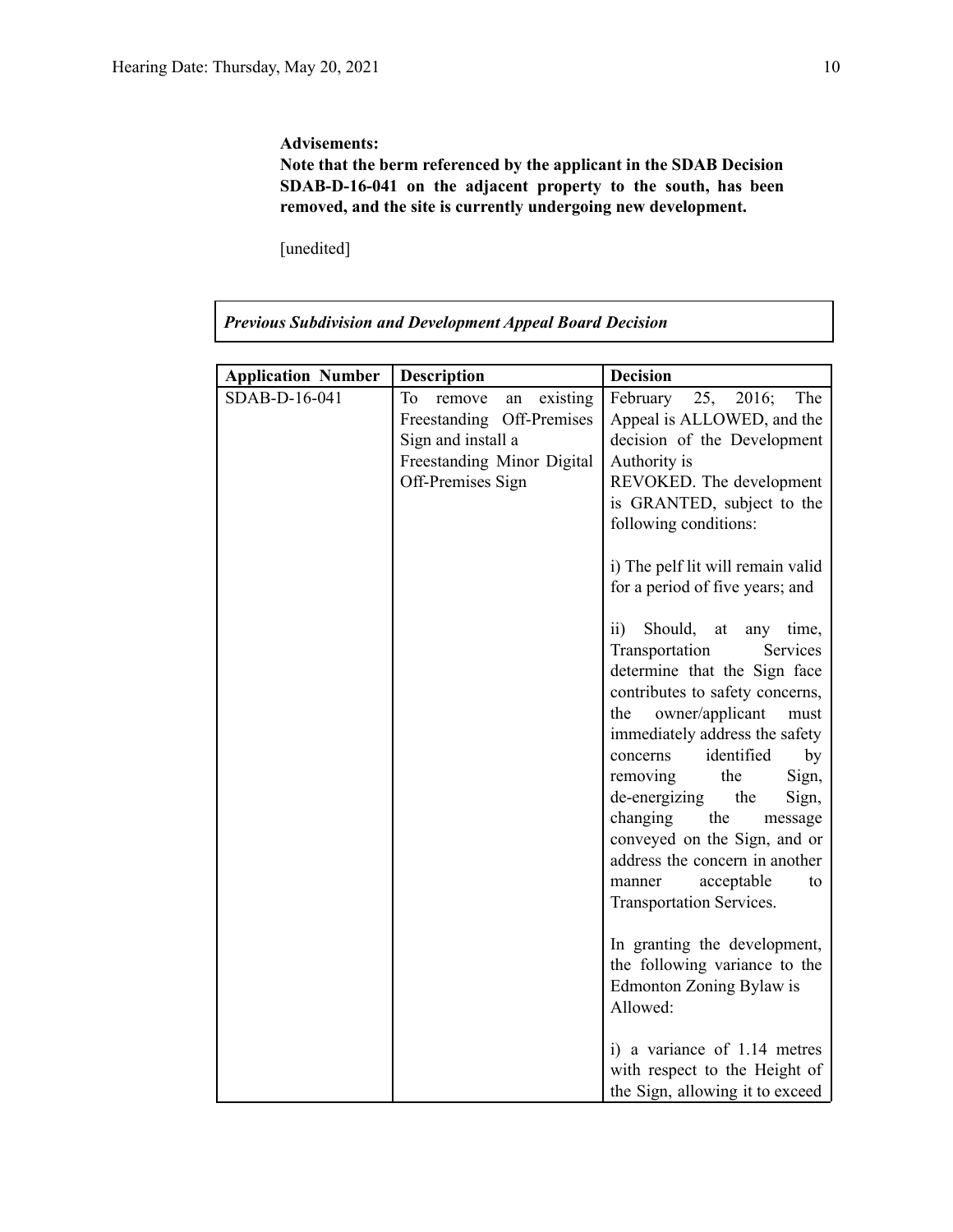|  | the maximum of eight metres    |
|--|--------------------------------|
|  | stipulated by Section 59F.3 of |
|  | the EZB.                       |

# Notice to Applicant/Appellant

 $\mathcal{L}_\text{max} = \frac{1}{2} \sum_{i=1}^n \mathcal{L}_\text{max} = \frac{1}{2} \sum_{i=1}^n \mathcal{L}_\text{max} = \frac{1}{2} \sum_{i=1}^n \mathcal{L}_\text{max} = \frac{1}{2} \sum_{i=1}^n \mathcal{L}_\text{max} = \frac{1}{2} \sum_{i=1}^n \mathcal{L}_\text{max} = \frac{1}{2} \sum_{i=1}^n \mathcal{L}_\text{max} = \frac{1}{2} \sum_{i=1}^n \mathcal{L}_\text{max} = \frac{1}{2} \sum_{i=$ 

Provincial legislation requires that the Subdivision and Development Appeal Board issue its official decision in writing within fifteen days of the conclusion of the hearing.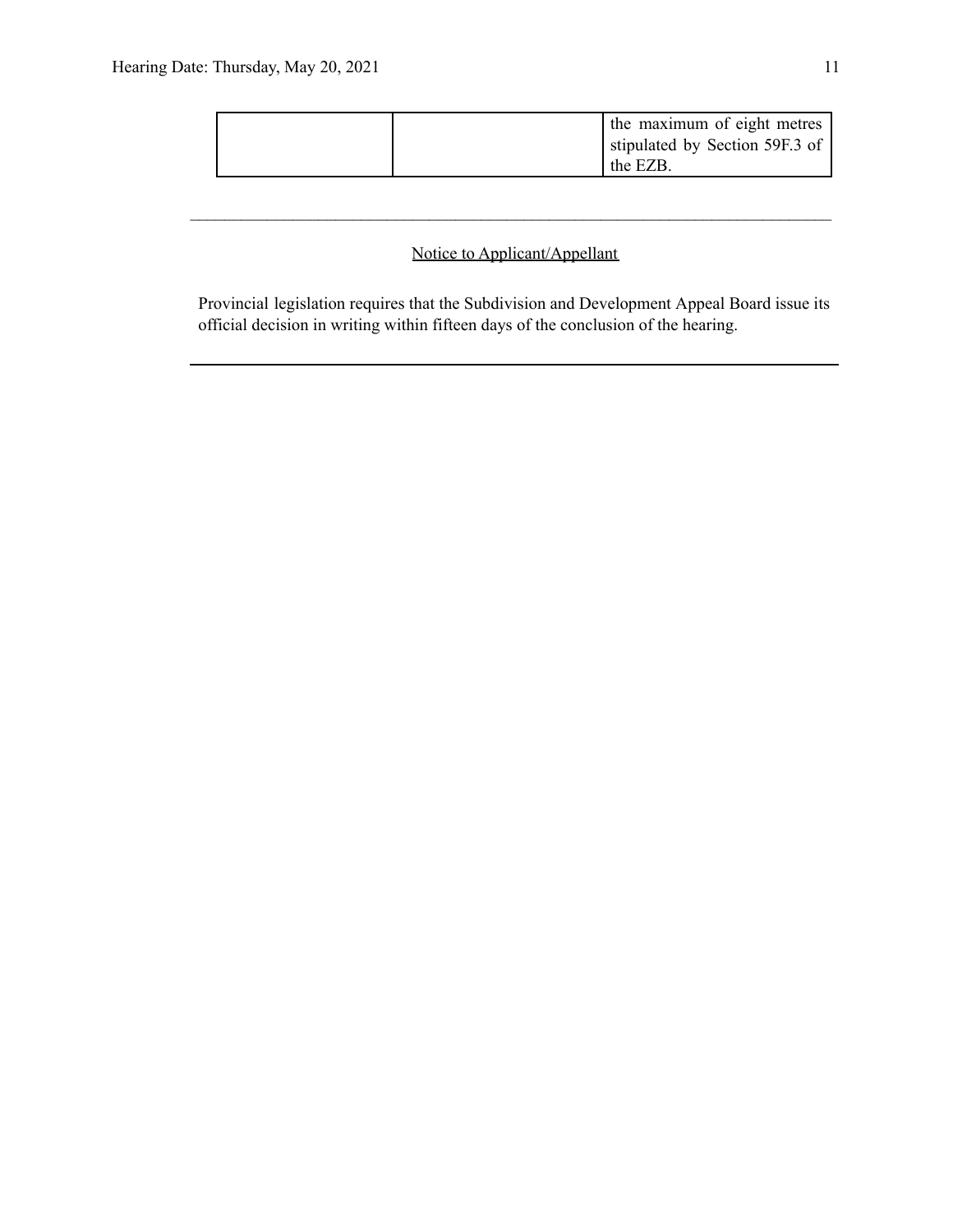|                                                         |                                                                                                                          |                                                                     | Project Number: 387454418-002 |                            |  |  |
|---------------------------------------------------------|--------------------------------------------------------------------------------------------------------------------------|---------------------------------------------------------------------|-------------------------------|----------------------------|--|--|
| <b>Edmonton</b>                                         |                                                                                                                          |                                                                     | Application Date:<br>Printed: | March 31, 2021 at 11:57 AM |  |  |
|                                                         | <b>Application for</b>                                                                                                   |                                                                     | Page:                         | 1 <sub>of</sub> 2          |  |  |
|                                                         | <b>Sign Permit</b>                                                                                                       |                                                                     |                               |                            |  |  |
|                                                         | This document is a Development Permit Decision for the development application described below.                          |                                                                     |                               |                            |  |  |
| <b>Applicant</b>                                        |                                                                                                                          | Property Address(es) and Legal Description(s)                       |                               |                            |  |  |
|                                                         |                                                                                                                          | 3803 - GATEWAY BOULEVARD NW                                         |                               |                            |  |  |
|                                                         |                                                                                                                          | SW-9-52-24-4                                                        |                               |                            |  |  |
|                                                         |                                                                                                                          |                                                                     |                               |                            |  |  |
|                                                         |                                                                                                                          |                                                                     |                               |                            |  |  |
|                                                         |                                                                                                                          |                                                                     |                               |                            |  |  |
| <b>Scope of Application</b>                             |                                                                                                                          |                                                                     |                               |                            |  |  |
|                                                         | To install (1) Minor Digital Off-Premises [Freestanding] Sign (4.3m x 14.6m facing S) (PATTISON   1684474 ALBERTA LTD.). |                                                                     |                               |                            |  |  |
| <b>Permit Details</b>                                   |                                                                                                                          |                                                                     |                               |                            |  |  |
| ASA Sticker No./Name of Engineer:                       |                                                                                                                          | Class of Permit:                                                    |                               |                            |  |  |
| Construction Value: 100000                              |                                                                                                                          | Expiry Date:                                                        |                               |                            |  |  |
|                                                         |                                                                                                                          |                                                                     |                               |                            |  |  |
| Fascia Off-premises Sign: 0                             |                                                                                                                          | Freestanding Off-premises Sign: 0                                   |                               |                            |  |  |
| Fascia On-premises Sign: 0<br>Roof Off-premises Sign: 0 |                                                                                                                          | Freestanding On-premises Sign: 0<br>Projecting Off-premises Sign: 0 |                               |                            |  |  |
| Roof On-premises Sign: 0                                |                                                                                                                          | Projecting On-premises Sign: 0                                      |                               |                            |  |  |
| Minor Digital On-premises Sign: 0                       |                                                                                                                          | Replacement Panel on Existing Sign: 0                               |                               |                            |  |  |
| Minor Digital Off-premises Sign: 1                      |                                                                                                                          | Comprehensive Sign Design: 0                                        |                               |                            |  |  |
| Minor Digital On/Off-premises Sign: 0                   |                                                                                                                          | Major Digital Sign: 0                                               |                               |                            |  |  |
| <b>Development Application Decision</b>                 |                                                                                                                          |                                                                     |                               |                            |  |  |
|                                                         | Refused                                                                                                                  |                                                                     |                               |                            |  |  |
|                                                         | Issue Date: Mar 31, 2021 Development Authority: NOORMAN, BRENDA                                                          |                                                                     |                               |                            |  |  |
|                                                         |                                                                                                                          |                                                                     |                               |                            |  |  |
|                                                         |                                                                                                                          |                                                                     |                               |                            |  |  |
|                                                         |                                                                                                                          |                                                                     |                               |                            |  |  |
|                                                         |                                                                                                                          |                                                                     |                               |                            |  |  |
|                                                         |                                                                                                                          |                                                                     |                               |                            |  |  |
|                                                         |                                                                                                                          |                                                                     |                               |                            |  |  |
|                                                         |                                                                                                                          |                                                                     |                               |                            |  |  |
|                                                         |                                                                                                                          |                                                                     |                               |                            |  |  |
|                                                         |                                                                                                                          |                                                                     |                               |                            |  |  |
|                                                         |                                                                                                                          |                                                                     |                               |                            |  |  |
|                                                         |                                                                                                                          |                                                                     |                               |                            |  |  |
|                                                         |                                                                                                                          |                                                                     |                               |                            |  |  |
|                                                         |                                                                                                                          |                                                                     |                               |                            |  |  |
|                                                         |                                                                                                                          |                                                                     |                               |                            |  |  |
|                                                         |                                                                                                                          |                                                                     |                               |                            |  |  |
|                                                         | <b>THIS IS NOT A PERMIT</b>                                                                                              |                                                                     |                               |                            |  |  |
|                                                         |                                                                                                                          |                                                                     |                               |                            |  |  |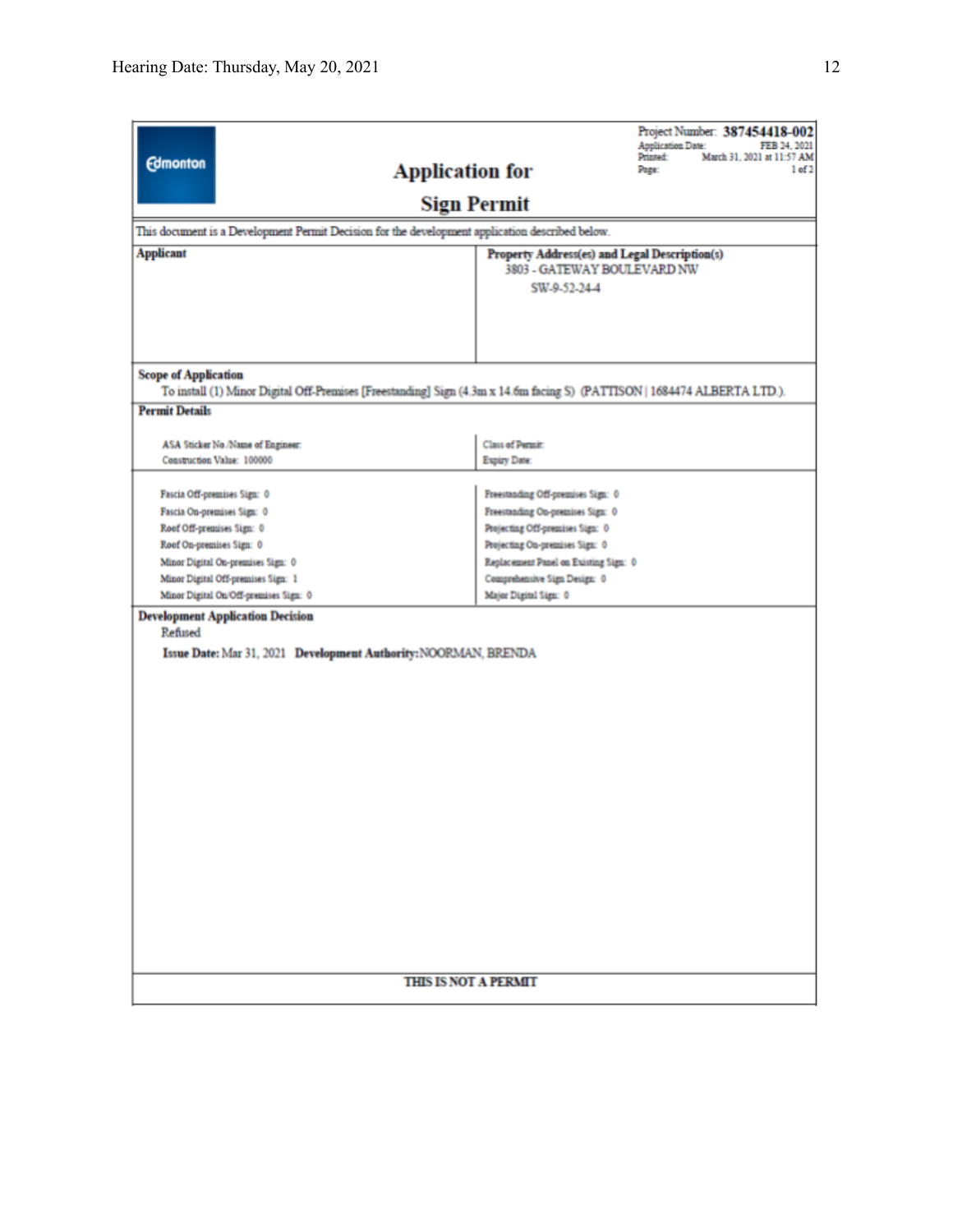| <b>Edmonton</b>                                                                                                                                                                                                                                                                                                                                                                                                                                                                                                                                                 |                                                                                                                                                                                                                                                                                                                                                                                                                                                                                                                                                                                                                                                                                                                                                       | <b>Application for</b>                     |                             | Project Number: 387454418-002<br><b>Application Date:</b><br>Printed:<br>Page:                                                                                                                                                                         | FEB 24, 2021<br>March 31, 2021 at 11:57 AM<br>2 <sub>of</sub> 2 |  |  |  |
|-----------------------------------------------------------------------------------------------------------------------------------------------------------------------------------------------------------------------------------------------------------------------------------------------------------------------------------------------------------------------------------------------------------------------------------------------------------------------------------------------------------------------------------------------------------------|-------------------------------------------------------------------------------------------------------------------------------------------------------------------------------------------------------------------------------------------------------------------------------------------------------------------------------------------------------------------------------------------------------------------------------------------------------------------------------------------------------------------------------------------------------------------------------------------------------------------------------------------------------------------------------------------------------------------------------------------------------|--------------------------------------------|-----------------------------|--------------------------------------------------------------------------------------------------------------------------------------------------------------------------------------------------------------------------------------------------------|-----------------------------------------------------------------|--|--|--|
|                                                                                                                                                                                                                                                                                                                                                                                                                                                                                                                                                                 |                                                                                                                                                                                                                                                                                                                                                                                                                                                                                                                                                                                                                                                                                                                                                       | <b>Sign Permit</b>                         |                             |                                                                                                                                                                                                                                                        |                                                                 |  |  |  |
| <b>Reason for Refusal</b>                                                                                                                                                                                                                                                                                                                                                                                                                                                                                                                                       | 1) Section 59.2(6): For all Sign Applications, the Development Officer shall have regard for the scale and architectural character of<br>the building and the land use characteristics of surrounding development. The Development Officer shall refuse any Sign<br>Application that may adversely impact the amenities or character of the Zone.                                                                                                                                                                                                                                                                                                                                                                                                     |                                            |                             |                                                                                                                                                                                                                                                        |                                                                 |  |  |  |
| property to the south due to the height, the large scale and the illumination cast onto the property.                                                                                                                                                                                                                                                                                                                                                                                                                                                           |                                                                                                                                                                                                                                                                                                                                                                                                                                                                                                                                                                                                                                                                                                                                                       |                                            |                             | PROPOSED: The sign would face directly into the glazing on the north wall of the proposed building approved in DP: 298012410-<br>002/007 (Construction of 7 Buildings south on 3751 Gateway Blvd NW.) The sign would adversely impact the neighbouring |                                                                 |  |  |  |
|                                                                                                                                                                                                                                                                                                                                                                                                                                                                                                                                                                 | 2) Section 59.2(7): For all Sign Applications for Major Digital Sign, Minor Digital On-premises Signs, Minor Digital Off-premises<br>Signs, and Minor Digital On-premises Off-premises Signs, the Development Officer shall review the application in context with<br>the surrounding development, such as (but not limited to): the architectural theme of the area; any historic designations; the<br>requirements of any Statutory Plan; any streetscape improvements; proximity to residential development; driver decision points;<br>and traffic conflict points. The Development Officer may require application revisions to mitigate the impact of a proposed Sign,<br>and may refuse a permit that adversely impacts the built environment. |                                            |                             |                                                                                                                                                                                                                                                        |                                                                 |  |  |  |
|                                                                                                                                                                                                                                                                                                                                                                                                                                                                                                                                                                 | PROPOSED: Pursuant to Section 59.2(7) of the Edmonton Zoning Bylaw, the Development Officer may refuse the permit that<br>adversely impacts the built environment.<br>The proposed Minor Digital Off-premises Sign (billboard) does not serve to enhance the built environment, nor does it contribute to<br>or serve to enhance the Gateway Boulevard major commercial corridor, and may directly impact the approved development to the<br>south by projecting illumination onto the adjacent property.                                                                                                                                                                                                                                             |                                            |                             |                                                                                                                                                                                                                                                        |                                                                 |  |  |  |
| 3) Section 3.4(b)(ii): The sign is located within the Calgary Trail Land Use Study adopted by Resolution of Council on September<br>11, 1984, with amendments in August 2015. Under the General Urban Design Policies of Section 3.4.b.ii of the Calgary Trail Land<br>Use Study:<br>"Greater attention shall be given to improving the location, siting, Signage comprehendibility and design of signage in the corridor<br>by discouraging the use of portable signs and free-standing billboards." The proposed freestanding Minor Digital Off-Premises sign |                                                                                                                                                                                                                                                                                                                                                                                                                                                                                                                                                                                                                                                                                                                                                       |                                            |                             |                                                                                                                                                                                                                                                        |                                                                 |  |  |  |
| is contrary to Section 3.4.b.ii of the Calgary Trail Land Use Study.<br>The proposed Minor Digital Off-premises Sign is contrary to Section 3.4(b)(ii) of the Calgary Trail Land Use Study.                                                                                                                                                                                                                                                                                                                                                                     |                                                                                                                                                                                                                                                                                                                                                                                                                                                                                                                                                                                                                                                                                                                                                       |                                            |                             |                                                                                                                                                                                                                                                        |                                                                 |  |  |  |
|                                                                                                                                                                                                                                                                                                                                                                                                                                                                                                                                                                 | 4) Section 59F.3(6)(b): The maximum Height of a Minor Digital Off-premises Sign shall be 8.0 m.                                                                                                                                                                                                                                                                                                                                                                                                                                                                                                                                                                                                                                                       |                                            |                             |                                                                                                                                                                                                                                                        |                                                                 |  |  |  |
| PROPOSED: 9.1m<br>Exceeds by: 1.1m                                                                                                                                                                                                                                                                                                                                                                                                                                                                                                                              |                                                                                                                                                                                                                                                                                                                                                                                                                                                                                                                                                                                                                                                                                                                                                       |                                            |                             |                                                                                                                                                                                                                                                        |                                                                 |  |  |  |
| Advisements:<br>Note that the berm referenced by the applicant in the SDAB Decision SDAB-D-16-041 on the adjacent property to the south, has<br>been removed, and the site is currently undergoing new development.                                                                                                                                                                                                                                                                                                                                             |                                                                                                                                                                                                                                                                                                                                                                                                                                                                                                                                                                                                                                                                                                                                                       |                                            |                             |                                                                                                                                                                                                                                                        |                                                                 |  |  |  |
| <b>Rights of Appeal</b><br>The Applicant has the right of appeal within 21 days after the date on which the decision is made, as outlined in Section 683<br>through 689 of the Municipal Government Act.                                                                                                                                                                                                                                                                                                                                                        |                                                                                                                                                                                                                                                                                                                                                                                                                                                                                                                                                                                                                                                                                                                                                       |                                            |                             |                                                                                                                                                                                                                                                        |                                                                 |  |  |  |
| Fees                                                                                                                                                                                                                                                                                                                                                                                                                                                                                                                                                            |                                                                                                                                                                                                                                                                                                                                                                                                                                                                                                                                                                                                                                                                                                                                                       |                                            |                             |                                                                                                                                                                                                                                                        |                                                                 |  |  |  |
| Sign Development Application Fee -<br><b>Digital Signs</b><br><b>Total GST Amount:</b><br><b>Totals for Permit:</b>                                                                                                                                                                                                                                                                                                                                                                                                                                             | <b>Fee Amount</b><br>\$900.00<br>\$0.00<br>\$900.00                                                                                                                                                                                                                                                                                                                                                                                                                                                                                                                                                                                                                                                                                                   | <b>Amount Paid</b><br>\$900.00<br>\$900.00 | Receipt#<br>06443008347J001 | <b>Date Paid</b><br>Feb 24, 2021                                                                                                                                                                                                                       |                                                                 |  |  |  |
|                                                                                                                                                                                                                                                                                                                                                                                                                                                                                                                                                                 |                                                                                                                                                                                                                                                                                                                                                                                                                                                                                                                                                                                                                                                                                                                                                       | <b>THIS IS NOT A PERMIT</b>                |                             |                                                                                                                                                                                                                                                        |                                                                 |  |  |  |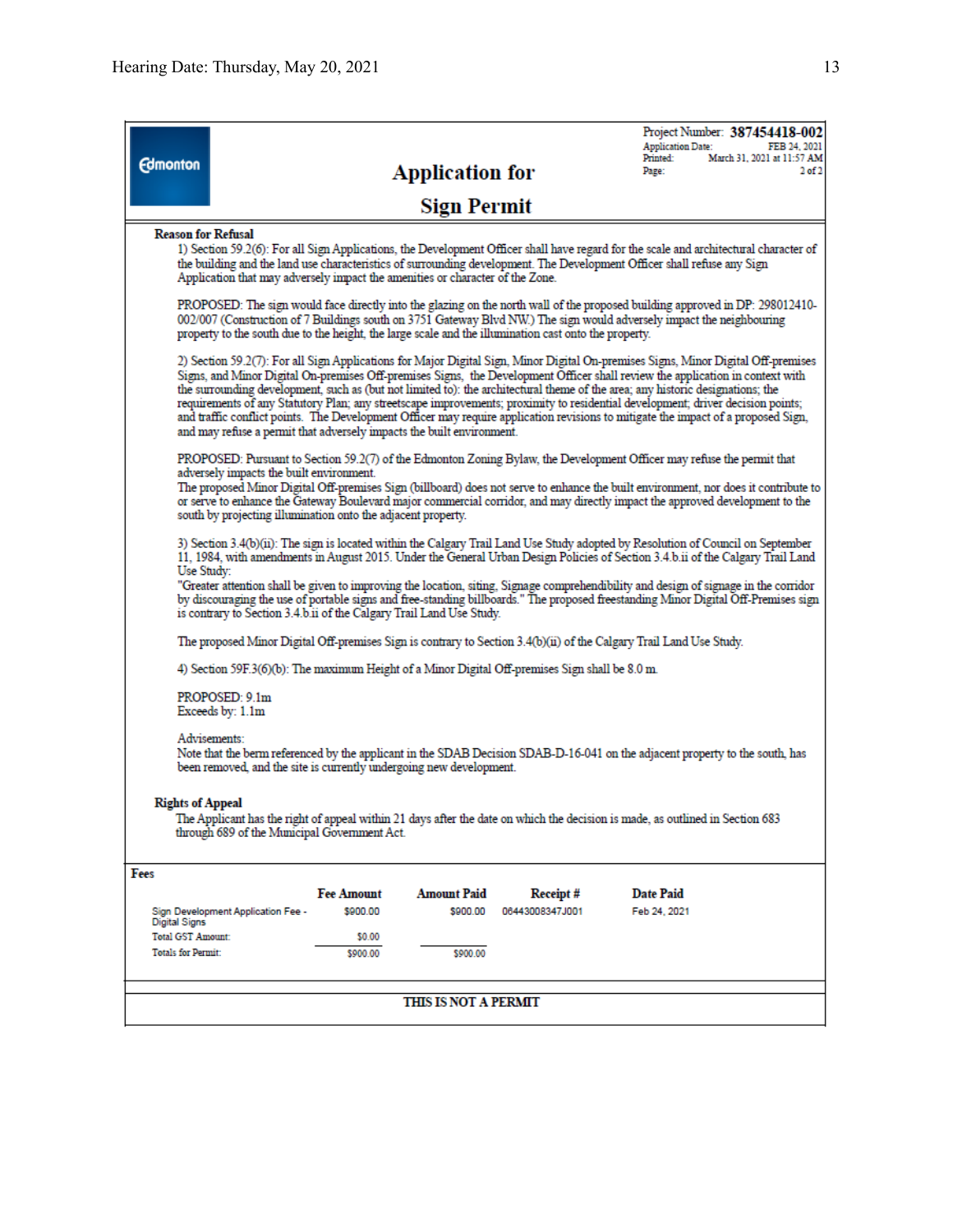

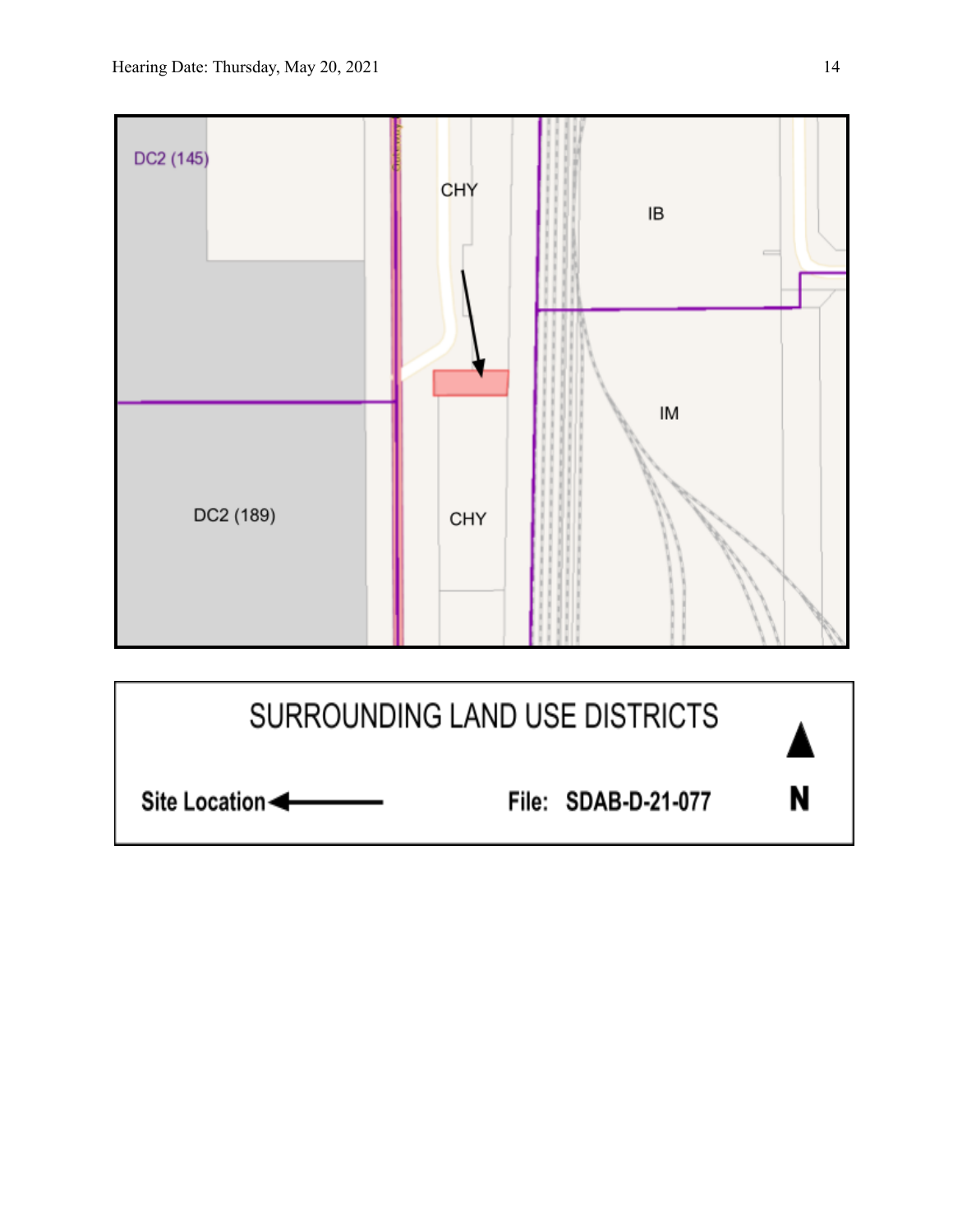## ITEM II: 10:30 A.M. FILE: SDAB-D-21-078

| AN APPEAL FROM THE DECISION OF THE DEVELOPMENT OFFICER |                                                                                                                                  |  |  |  |
|--------------------------------------------------------|----------------------------------------------------------------------------------------------------------------------------------|--|--|--|
| <b>APPELLANT:</b>                                      |                                                                                                                                  |  |  |  |
| <b>APPLICATION NO.:</b>                                | 385103508-002                                                                                                                    |  |  |  |
| <b>APPLICATION TO:</b>                                 | Erect a fence at 1.80 metres in Height in the Front Yard<br>abutting the shared property line with 9218 - 94 Street<br><b>NW</b> |  |  |  |
| <b>DECISION OF THE</b><br>DEVELOPMENT AUTHORITY:       | Approved with conditions                                                                                                         |  |  |  |
| <b>DECISION DATE:</b>                                  | March 31, 2021                                                                                                                   |  |  |  |
| <b>DATE OF APPEAL:</b>                                 | April 20, 2021                                                                                                                   |  |  |  |
| NOTIFICATION PERIOD:                                   | April 8, 2021 through April 29, 2021                                                                                             |  |  |  |
| <b>RESPONDENT:</b>                                     |                                                                                                                                  |  |  |  |
| MUNICIPAL DESCRIPTION<br>OF SUBJECT PROPERTY:          | 9220 - 94 Street NW                                                                                                              |  |  |  |
| <b>LEGAL DESCRIPTION:</b>                              | Plan 1032AA Blk 4 Lot 20                                                                                                         |  |  |  |
| ZONE:                                                  | (RF3) Small Scale Infill Development Zone                                                                                        |  |  |  |
| <b>OVERLAY:</b>                                        | Mature Neighbourhood Overlay                                                                                                     |  |  |  |
| <b>STATUTORY PLAN:</b>                                 | N/A                                                                                                                              |  |  |  |
|                                                        |                                                                                                                                  |  |  |  |

# *Grounds for Appeal*

The Appellant provided the following reasons for appealing the decision of the Development Authority: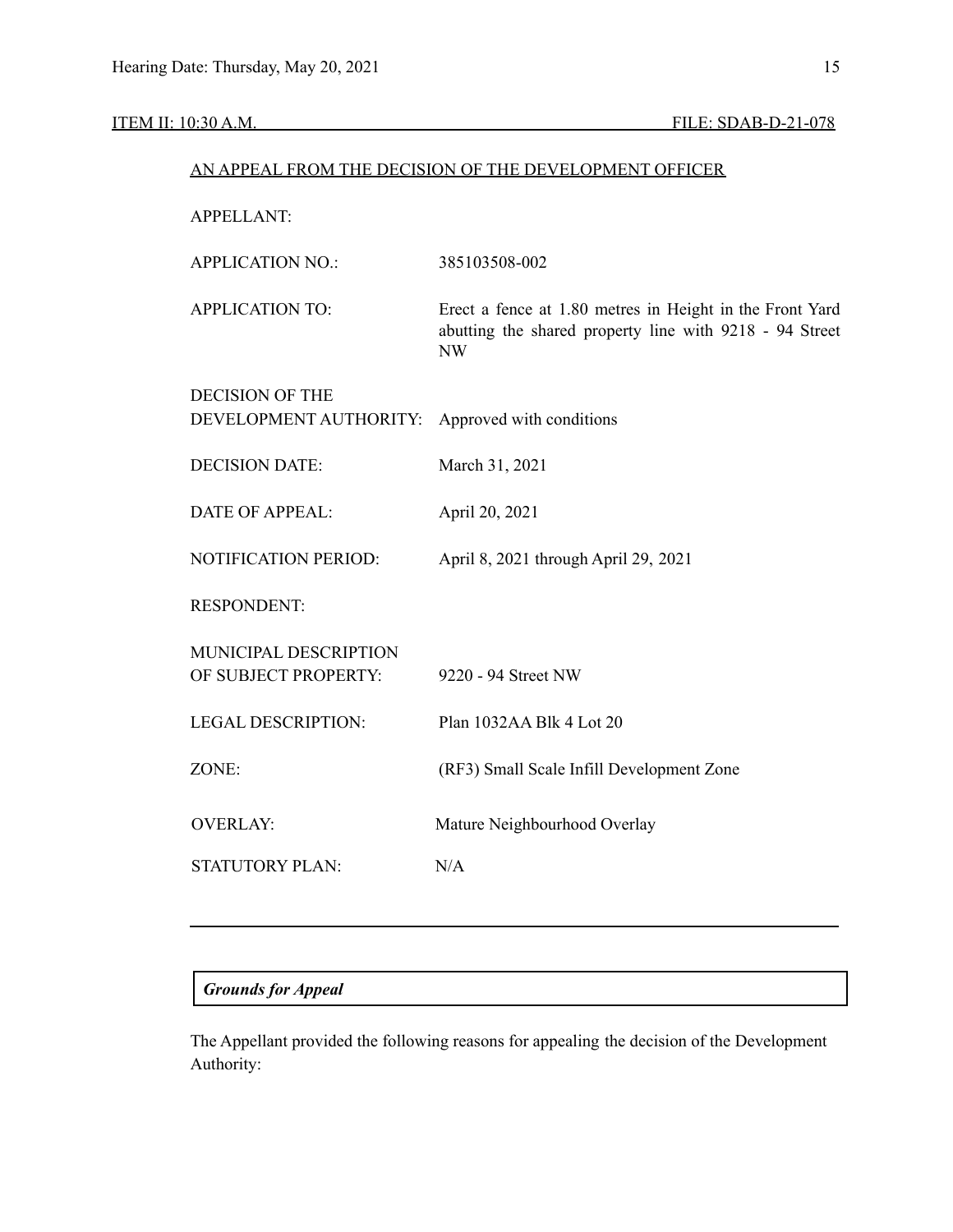The fence that is 1.8 metres high and comes out to the property line is too high and obstructs the view of a driver when they are backing out onto the street. This driveway has been located in the front of the property since the house was built and has been used since I owned the house back in 1989. The height of 1.2 metres of a fence in the front of any property must have been designed for some reason and put into Section 49.d.i. accordingly. So my question is "Was this change in conditions to allow for a higher fence referred to the City's Engineering Department for their input on how safe it will be for anyone backing onto any street." For these reasons I feel this permit approval should be withdrawn until the City proves that the fence will not interfere with a driver ability to safely back onto a street.

#### *General Matters*

#### **Appeal Information:**

The *Municipal Government Act*, RSA 2000, c M-26 states the following:

#### **Grounds for Appeal**

**685(1)** If a development authority

- (a) fails or refuses to issue a development permit to a person,
- (b) issues a development permit subject to conditions, or
- (c) issues an order under section 645,

the person applying for the permit or affected by the order under section 645 may appeal to the subdivision and development appeal board.

**(2)** In addition to an applicant under subsection (1), any person affected by an order, decision or development permit made or issued by a development authority may appeal to the subdivision and development appeal board.

#### **Appeals**

**686(1)** A development appeal to a subdivision and development appeal board is commenced by filing a notice of the appeal, containing reasons, with the board,

- (a) in the case of an appeal made by a person referred to in section 685(1)
	- (i) with respect to an application for a development permit,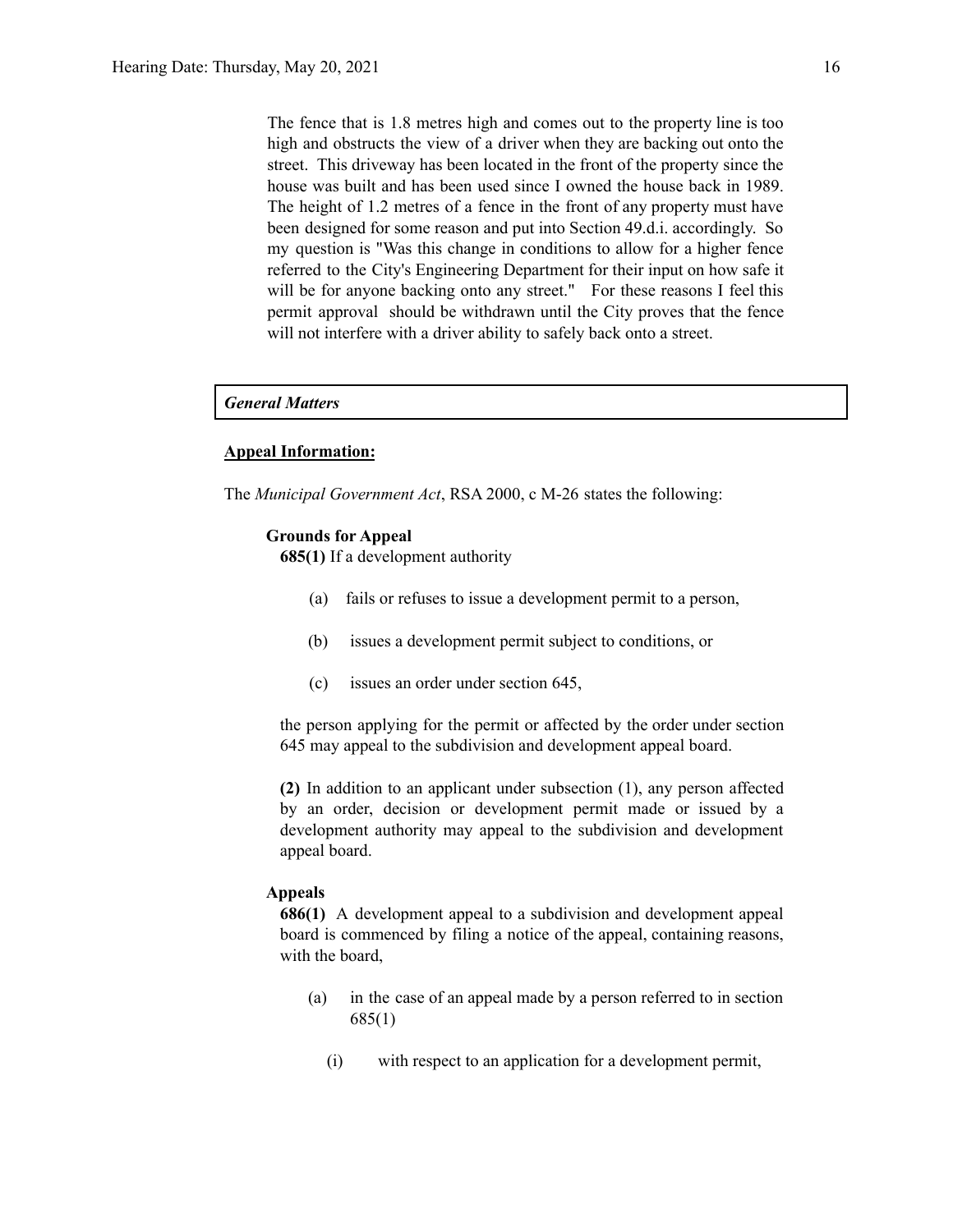- (A) within 21 days after the date on which the written decision is given under section 642, or
- (B) if no decision is made with respect to the application within the 40-day period, or within any extension of that period under section 684, within 21 days after the date the period or extension expires,

or

- (ii) with respect to an order under section 645, within 21 days after the date on which the order is made, or
- (b) in the case of an appeal made by a person referred to in section 685(2), within 21 days after the date on which the notice of the issuance of the permit was given in accordance with the land use bylaw.

#### **Hearing and Decision**

**687(3)** In determining an appeal, the subdivision and development appeal board

…

- (a.1) must comply with the land use policies;
- (a.2) subject to section 638, must comply with any applicable statutory plans;
- (a.3) subject to clause (d), must comply with any land use bylaw in effect;
- (a.4) must comply with the applicable requirements of the regulations under the *Gaming, Liquor and Cannabis Act* respecting the location of premises described in a cannabis licence and distances between those premises and other premises;

…

- (c) may confirm, revoke or vary the order, decision or development permit or any condition attached to any of them or make or substitute an order, decision or permit of its own;
- (d) may make an order or decision or issue or confirm the issue of a development permit even though the proposed development does not comply with the land use bylaw if, in its opinion,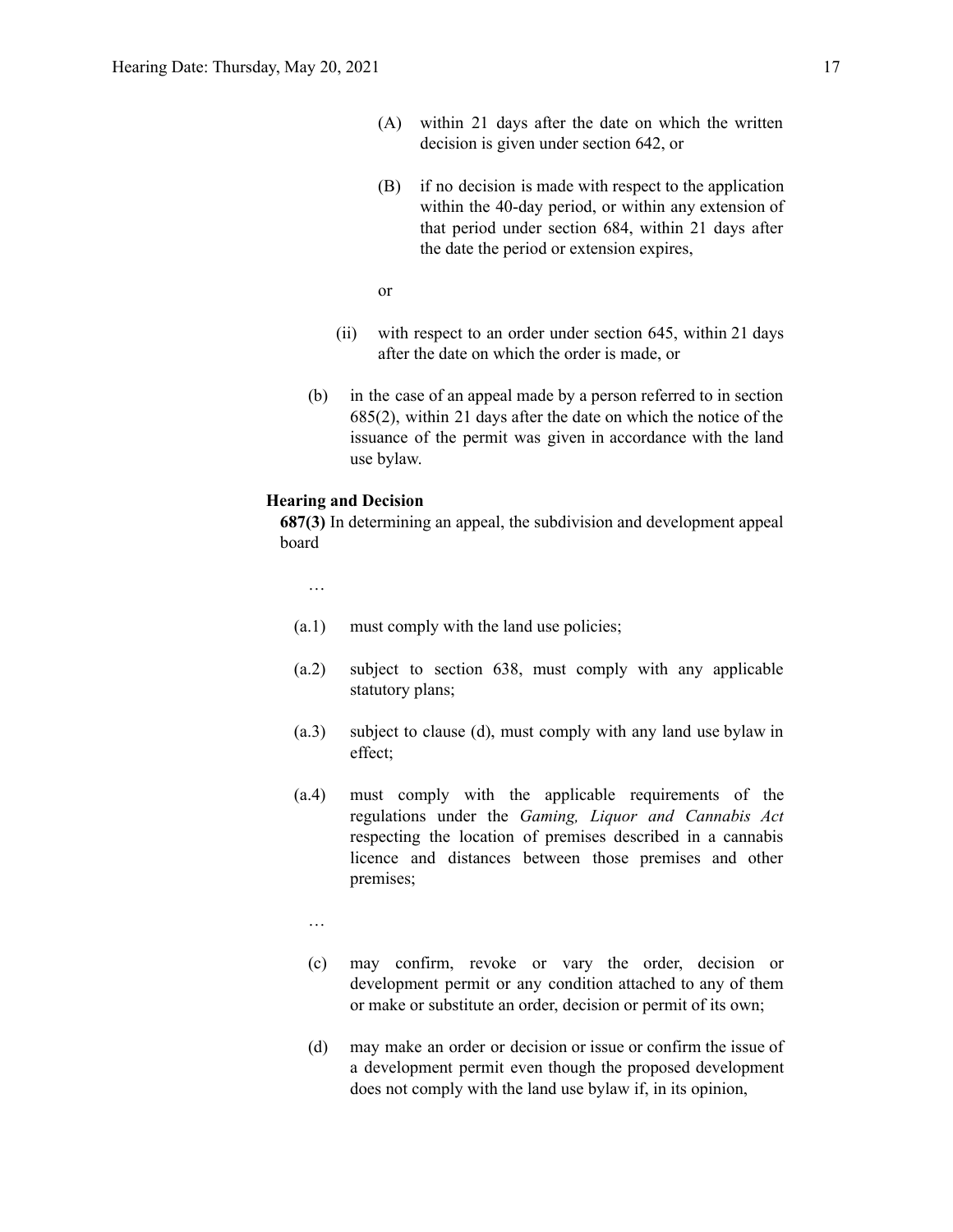- (i) the proposed development would not
	- (A) unduly interfere with the amenities of the neighbourhood, or
	- (B) materially interfere with or affect the use, enjoyment or value of neighbouring parcels of land,

and

(ii) the proposed development conforms with the use prescribed for that land or building in the land use bylaw.

#### **General Provisions from the** *Edmonton Zoning Bylaw:*

Under section 140.2(8), **Single Detached Housing** is a **Permitted Use** in the **(RF3) Small Scale Infill Development Zone**.

Under section 6.1, **Accessory** means "when used to describe a Use or building, a Use or building naturally or normally incidental, subordinate, and devoted to the principal Use or building, and located on the same lot or Site."

Under section 6.1, **Fence** means "a structure constructed at ground level, used to prevent or restrict passage, provide visual screening, noise attenuation, Landscaping, or to mark a boundary."

Under section 6.1, **Height** means "a vertical distance between two points."

Under section 6.1, **Front Yard** means:

the portion of a Site abutting the Front Lot Line extending across the full width of the Site, situated between the Front Lot Line and the nearest wall of the principal building, not including projections.



Public Roadway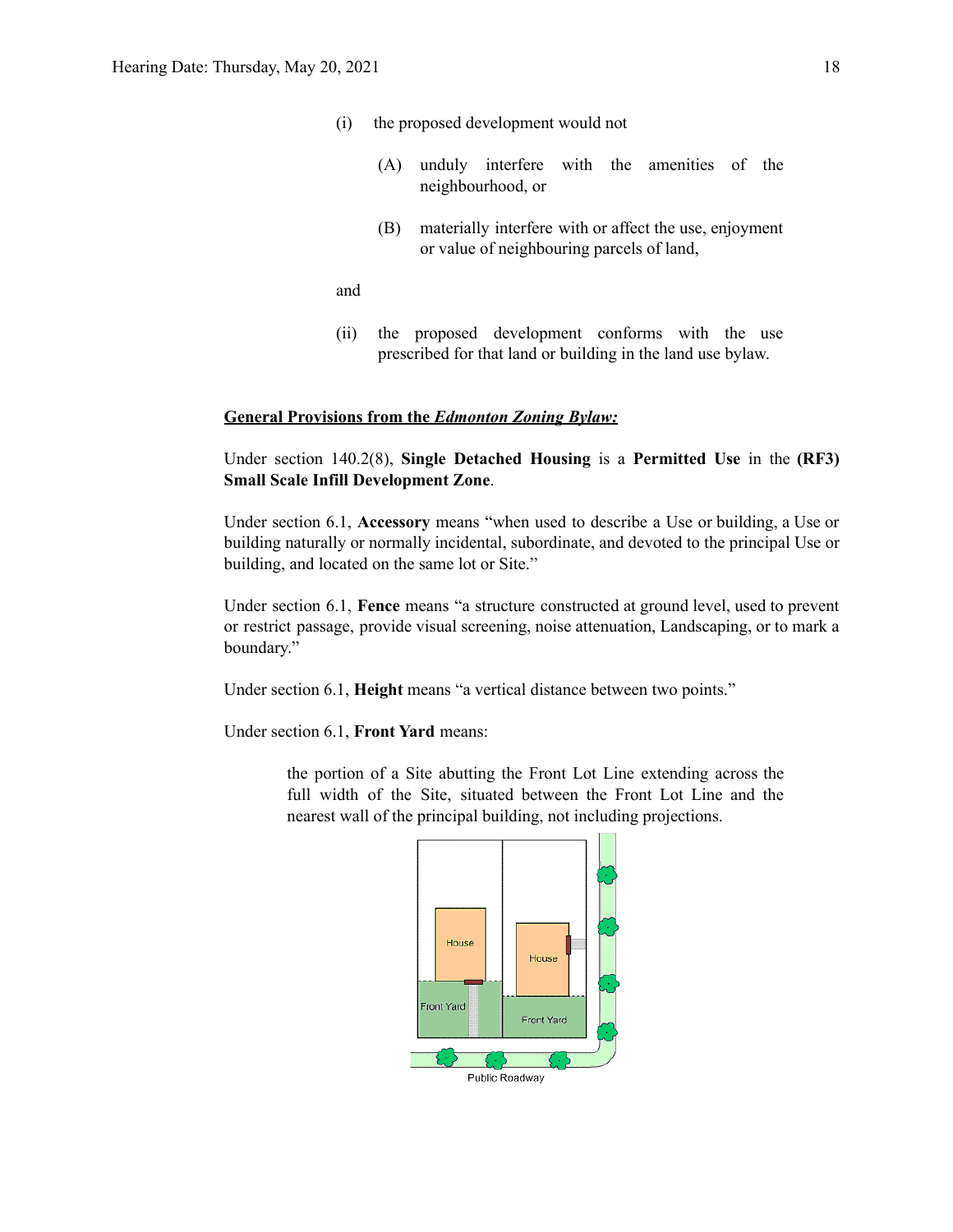Section 140.1 states that the **General Purpose** of the **(RF3) Small Scale Infill Development Zone** is "to provide for a mix of small scale housing."

Section 814.1 states that the **General Purpose** of the **Mature Neighbourhood Overlay** is:

to regulate residential development in Edmonton's mature residential neighbourhoods, while responding to the context of surrounding development, maintaining the pedestrian-oriented design of the streetscape, and to provide an opportunity for consultation by gathering input from affected parties on the impact of a proposed variance to the Overlay regulations.

*Fences, Walls, Gates, and Privacy Screening in Residential Zones*

Section 49.1 states the following with respect to *Fences, walls and gates*:

- a. The regulations contained within Section 49.1 of this Bylaw apply to:
	- i. the Height of the material used in the construction of a Fence, wall, or gate, such as but not limited to boards, panels, masonry, ornamental iron, and chain link, plus any additional elements used for screening, such as, but not limited to, lattice.
- b. Notwithstanding subsection 49(1)(a), the regulations for Fences, walls, and gates contained within this Section do not apply to the Height of the posts or other supporting material used to anchor the Fence, wall, or gate.
- c. The Height of a Fence, wall, or gate shall be measured from the general ground level 0.5 m back from the property line of the Site on which the Fence, wall, or gate is to be constructed.
- **d. On an Interior Site, the Height of a Fence, wall, or gate shall not exceed:**
	- **i. 1.2 m for the portion of the Fence, wall, or gate constructed in the Front Yard,** and
	- ii. 1.85 m in all other Yards.
- e. On a Corner Site, the Height of a Fence, wall, or gate shall not exceed:
	- i. 1.2 m for the portion of the Fence, wall, or gate constructed in the Front Yard,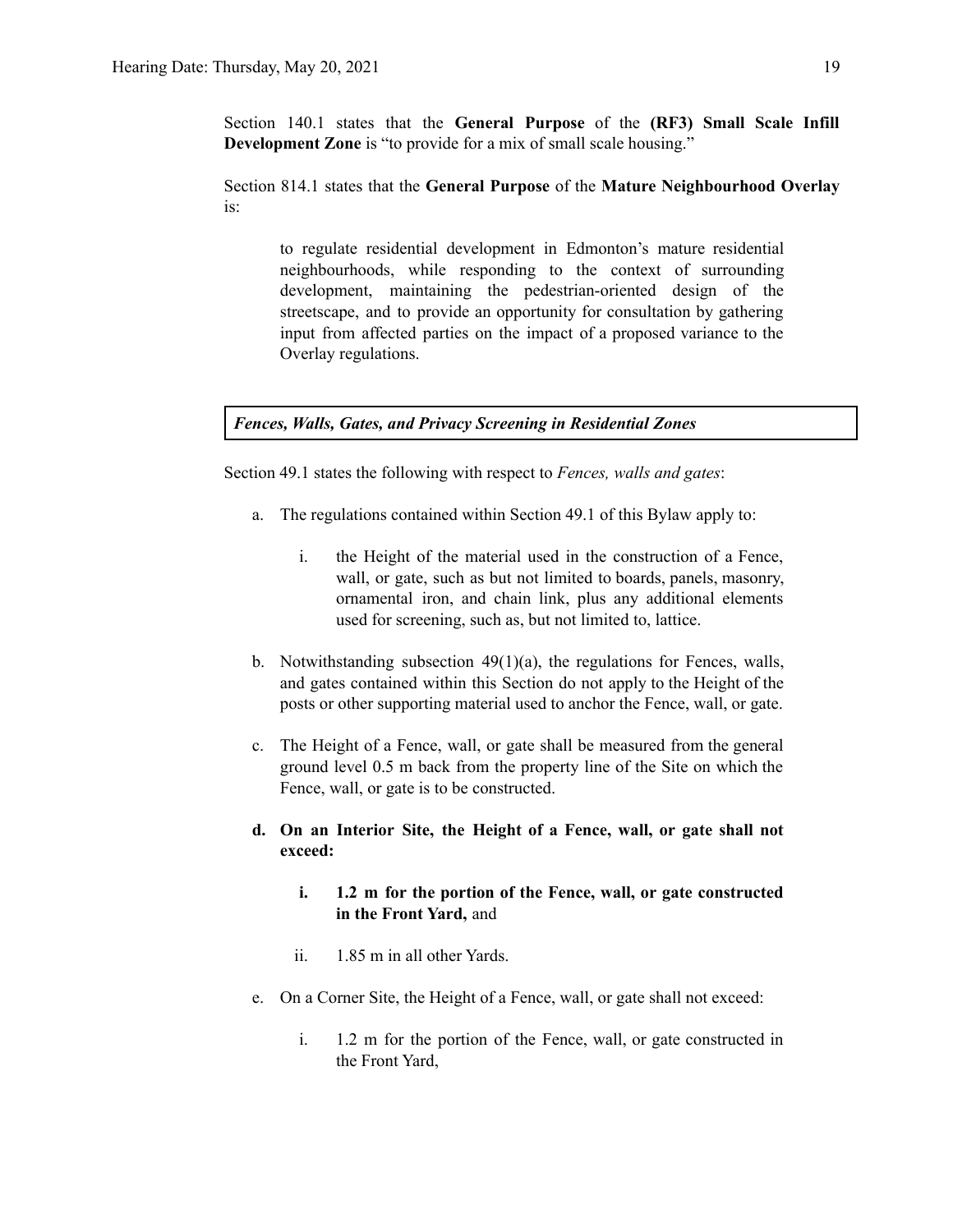- ii. 1.2 m for the portion of the Fence, wall, or gate situated between the flanking Side Lot Line and the foremost side Façade of the principal structure, and extending from the Front Lot Line to the Rear Lot Line, and
- iii. 1.85 m in all other Yards.
- f. In the case where the permitted Height of a Fence, wall, or gate is 1.2 m, the Development Officer may vary the Height of the Fence, wall, or gate to a maximum of 1.85 m, in order to provide additional screening from public roadways or incompatible adjacent Uses,
- g. In the case where the permitted Height of a Fence, wall, or gate is 1.85 m, the Development Officer may vary the Height of the Fence, wall, or gate to a maximum of 2.44 m, in order to provide additional screening from public roadways or incompatible adjacent Uses,
- h. Notwithstanding subsection 49.1(f) and subsection 49.1(g) of this Bylaw, in the case of Double Fronting Sites, the Development Officer may grant a variance to allow a Fence, wall, or gate of up to 1.85 m in Height in one of the Front Yards, and allow a Fence, wall, or gate of up to 2.44 m in Height in the other Front Yard, having regard to the location of Fences, walls, and gates in the surrounding area and the requirement for screening.

#### **Development Officer's Determination**

**Fence Height - The fence in the front yard abutting abutting the shared property line with 9218 - 94 Street NW is 1.80m high, instead of 1.2m (Section 49.d.i)**

[unedited]

Notice to Applicant/Appellant

 $\mathcal{L}_\text{max} = \frac{1}{2} \sum_{i=1}^n \mathcal{L}_\text{max} = \frac{1}{2} \sum_{i=1}^n \mathcal{L}_\text{max} = \frac{1}{2} \sum_{i=1}^n \mathcal{L}_\text{max} = \frac{1}{2} \sum_{i=1}^n \mathcal{L}_\text{max} = \frac{1}{2} \sum_{i=1}^n \mathcal{L}_\text{max} = \frac{1}{2} \sum_{i=1}^n \mathcal{L}_\text{max} = \frac{1}{2} \sum_{i=1}^n \mathcal{L}_\text{max} = \frac{1}{2} \sum_{i=$ 

Provincial legislation requires that the Subdivision and Development Appeal Board issue its official decision in writing within fifteen days of the conclusion of the hearing.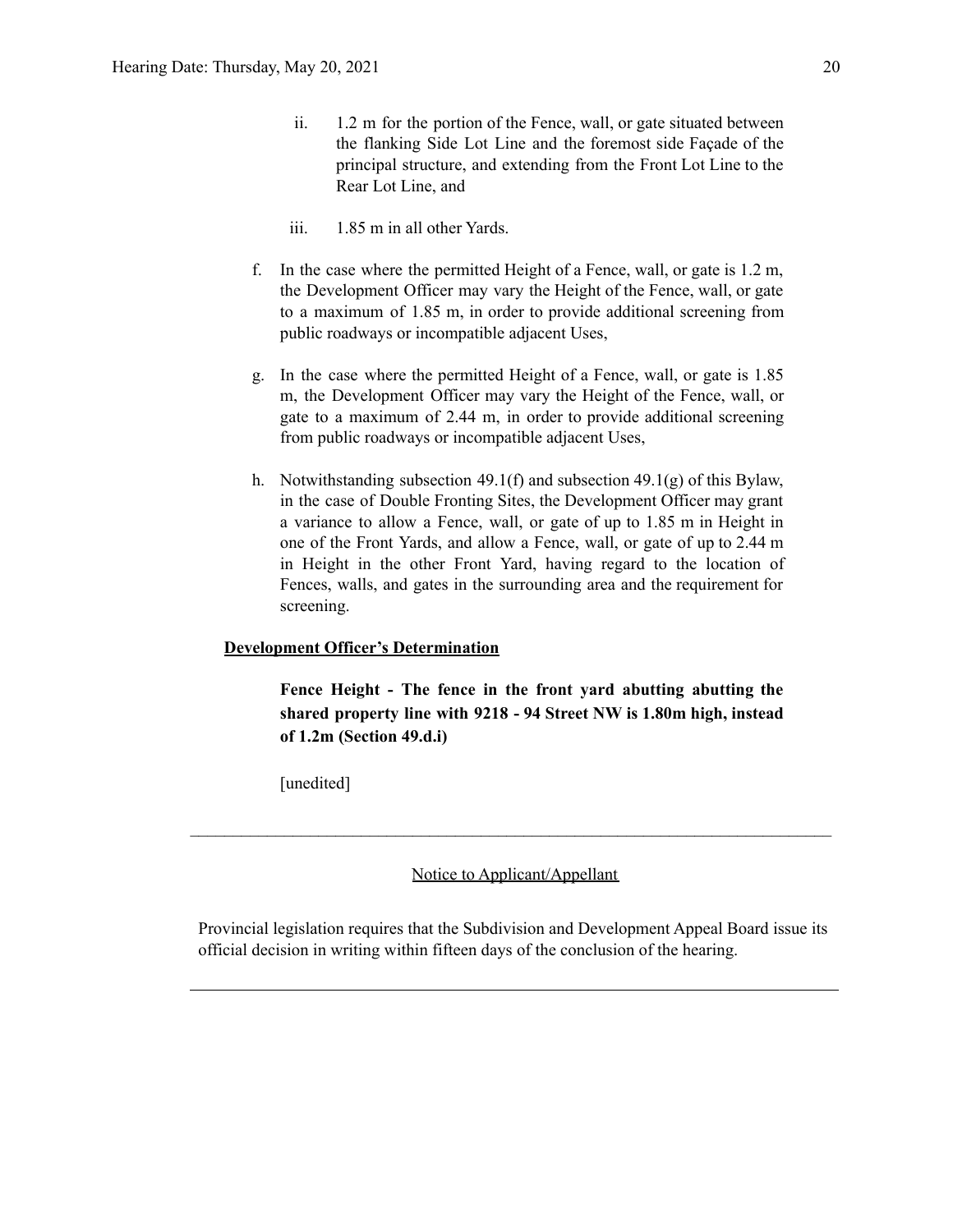| <b>Edmonton</b>                                                                                                                                                                      | Project Number: 385103508-002<br><b>Application Date:</b><br>JAN 29, 2021<br>Printed:<br>March 31, 2021 at 3:06 PM<br>1 <sub>of</sub> 2<br>Page:                                                                                                                                                                                                                                                       |  |  |  |  |
|--------------------------------------------------------------------------------------------------------------------------------------------------------------------------------------|--------------------------------------------------------------------------------------------------------------------------------------------------------------------------------------------------------------------------------------------------------------------------------------------------------------------------------------------------------------------------------------------------------|--|--|--|--|
|                                                                                                                                                                                      | <b>Overheight Fence Permit</b>                                                                                                                                                                                                                                                                                                                                                                         |  |  |  |  |
| the limitations and conditions of this permit, of the Edmonton Zoning Bylaw 12800 as amended.                                                                                        | This document is a record of a Development Permit application, and a record of the decision for the undertaking described below, subject to                                                                                                                                                                                                                                                            |  |  |  |  |
| <b>Applicant</b>                                                                                                                                                                     | Property Address(es) and Legal Description(s)                                                                                                                                                                                                                                                                                                                                                          |  |  |  |  |
|                                                                                                                                                                                      | 9220 - 94 STREET NW                                                                                                                                                                                                                                                                                                                                                                                    |  |  |  |  |
|                                                                                                                                                                                      | Plan 1032AA Blk 4 Lot 20                                                                                                                                                                                                                                                                                                                                                                               |  |  |  |  |
|                                                                                                                                                                                      | <b>Location(s)</b> of Work                                                                                                                                                                                                                                                                                                                                                                             |  |  |  |  |
|                                                                                                                                                                                      | 9220 - 94 STREET NW<br>Sunter:<br>Entryway: 9220 - 94 STREET NW                                                                                                                                                                                                                                                                                                                                        |  |  |  |  |
|                                                                                                                                                                                      | Building: 9220 - 94 STREET NW                                                                                                                                                                                                                                                                                                                                                                          |  |  |  |  |
|                                                                                                                                                                                      |                                                                                                                                                                                                                                                                                                                                                                                                        |  |  |  |  |
| <b>Scope of Permit</b><br>To erect a fence $@1.80m$ in Height in the Front Yard Abutting the shared property line with 9218 - 94 Street NW.                                          |                                                                                                                                                                                                                                                                                                                                                                                                        |  |  |  |  |
| <b>Permit Details</b>                                                                                                                                                                |                                                                                                                                                                                                                                                                                                                                                                                                        |  |  |  |  |
|                                                                                                                                                                                      |                                                                                                                                                                                                                                                                                                                                                                                                        |  |  |  |  |
| Class Of Permit: Class B                                                                                                                                                             | Site Area (sq. m.): 404.99                                                                                                                                                                                                                                                                                                                                                                             |  |  |  |  |
| Stat. Plan Overlay/Annes Area: Mature Neighbourhood<br>Overlay                                                                                                                       |                                                                                                                                                                                                                                                                                                                                                                                                        |  |  |  |  |
| <b>Development Permit Decision</b>                                                                                                                                                   |                                                                                                                                                                                                                                                                                                                                                                                                        |  |  |  |  |
| Approved                                                                                                                                                                             |                                                                                                                                                                                                                                                                                                                                                                                                        |  |  |  |  |
| Issue Date: Mar 31, 2021 Development Authority: LANGILLE, BRANDON                                                                                                                    |                                                                                                                                                                                                                                                                                                                                                                                                        |  |  |  |  |
| <b>Subject to the Following Conditions</b>                                                                                                                                           |                                                                                                                                                                                                                                                                                                                                                                                                        |  |  |  |  |
|                                                                                                                                                                                      | This Development Permit is NOT valid until the Notification Period expires in accordance to Section 21 (Section 17.1).                                                                                                                                                                                                                                                                                 |  |  |  |  |
| 9218 - 94 Street NW.                                                                                                                                                                 | This Development Permit authorizes the development of a 1.80m in Height in the Front Yard Abutting the shared property line with                                                                                                                                                                                                                                                                       |  |  |  |  |
|                                                                                                                                                                                      | The development shall be constructed in accordance with the stamped and approved drawings.                                                                                                                                                                                                                                                                                                             |  |  |  |  |
|                                                                                                                                                                                      | The fence shall be installed entirely on the subject property.                                                                                                                                                                                                                                                                                                                                         |  |  |  |  |
| The fence shall not impede any sightlines for vehicular or pedestrian traffic.                                                                                                       |                                                                                                                                                                                                                                                                                                                                                                                                        |  |  |  |  |
| standard of surrounding development (Section 57.3.1).                                                                                                                                | As far as reasonably practicable, the design and use of exterior finishing materials used shall be similar to, or better than, the                                                                                                                                                                                                                                                                     |  |  |  |  |
|                                                                                                                                                                                      | Immediately upon completion of the development of the fence, the site shall be cleared of all debris.                                                                                                                                                                                                                                                                                                  |  |  |  |  |
| <b>ADVISEMENTS:</b>                                                                                                                                                                  |                                                                                                                                                                                                                                                                                                                                                                                                        |  |  |  |  |
| Site (Section 5.2).                                                                                                                                                                  | An approved Development Permit means that the proposed development has been reviewed against the provisions of this bylaw. It<br>does not remove obligations to conform with other legislation, bylaws or land title instruments including, but not limited to, the<br>Municipal Government Act, the Safety Codes Act or any caveats, restrictive covenants or easements that might be attached to the |  |  |  |  |
|                                                                                                                                                                                      | Unless otherwise stated, all above references to section numbers refer to the authority under the Edmonton Zoning Bylaw 12800.                                                                                                                                                                                                                                                                         |  |  |  |  |
| <b>Variances</b><br>Fence Height - The fence in the front yard abutting abutting the shared property line with 9218 - 94 Street NW is 1.80m high,<br>instead of 1.2m (Section 49.di) |                                                                                                                                                                                                                                                                                                                                                                                                        |  |  |  |  |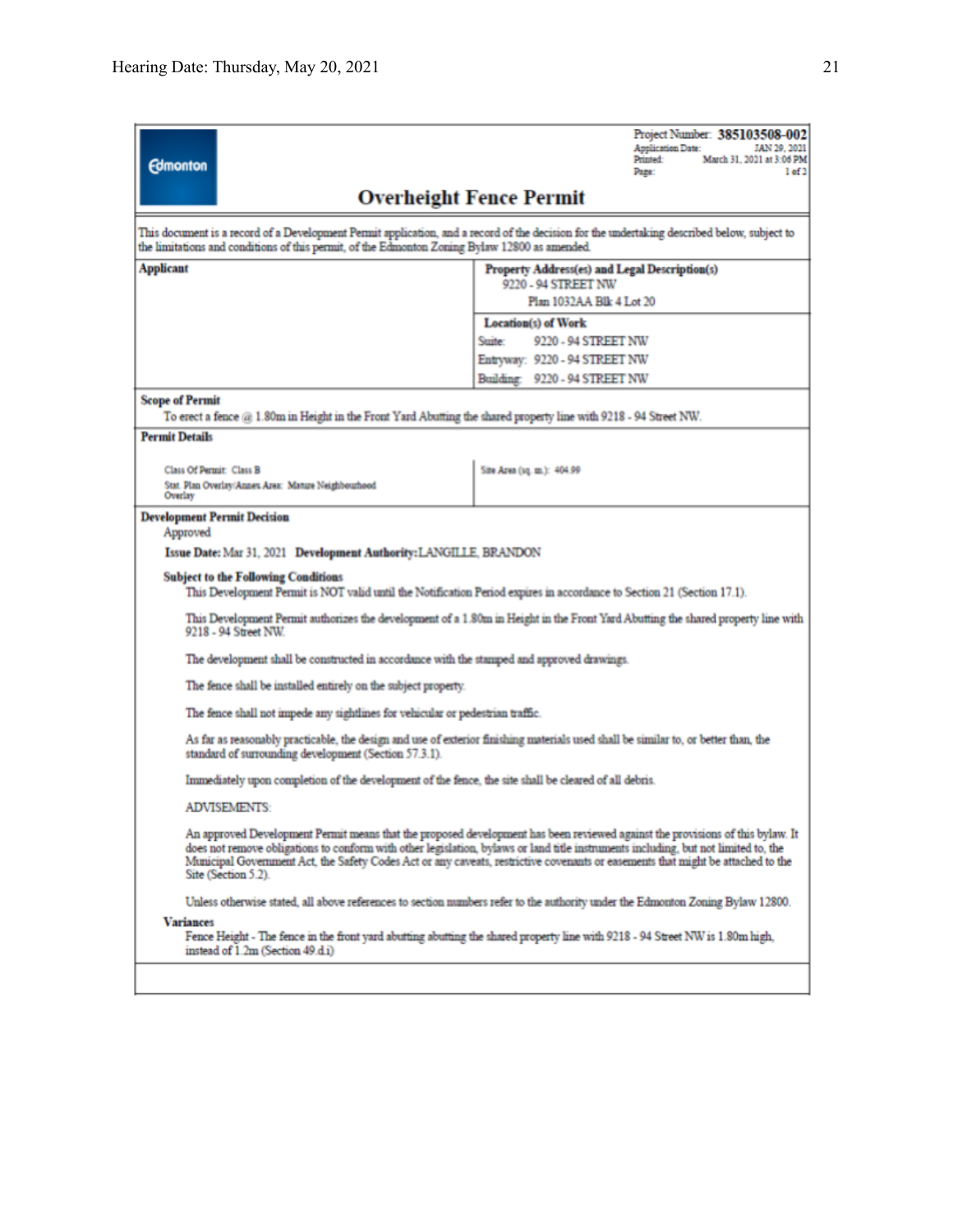| <b>Edmonton</b>                                                       |                    |                    |                                | Project Number: 385103508-002<br><b>Application Date:</b><br>JAN 29, 2021<br>Printed:<br>March 31, 2021 at 3:06 PM<br>Page:    | 2 <sub>0</sub> f <sub>2</sub> |
|-----------------------------------------------------------------------|--------------------|--------------------|--------------------------------|--------------------------------------------------------------------------------------------------------------------------------|-------------------------------|
|                                                                       |                    |                    | <b>Overheight Fence Permit</b> |                                                                                                                                |                               |
| <b>Rights of Appeal</b><br>Amendment Act.                             |                    |                    |                                | This approval is subject to the right of appeal as outlined in Chapter 24, Section 683 through 689 of the Municipal Government |                               |
| Notice Period Begins: Apr 08, 2021<br><b>Building Permit Decision</b> |                    | Ends: Apr 29, 2021 |                                |                                                                                                                                |                               |
| No decision has yet been made.                                        |                    |                    |                                |                                                                                                                                |                               |
| Fees                                                                  | <b>Fee Amount</b>  | <b>Amount Paid</b> | Receipt#                       | <b>Date Paid</b>                                                                                                               |                               |
| <b>Existing Without Permit Dev</b><br><b>Application Penalty Fee</b>  | \$182.00           | \$182.00           | 072501088124001                | Mar 15, 2021                                                                                                                   |                               |
| <b>Development Application Fee</b><br><b>Total GST Amount:</b>        | \$182.00<br>\$0.00 | \$182.00           | 054320084763001                | Jan 29, 2021                                                                                                                   |                               |
| <b>Totals for Permit:</b>                                             | \$364.00           | \$364.00           |                                |                                                                                                                                |                               |
|                                                                       |                    |                    |                                |                                                                                                                                |                               |